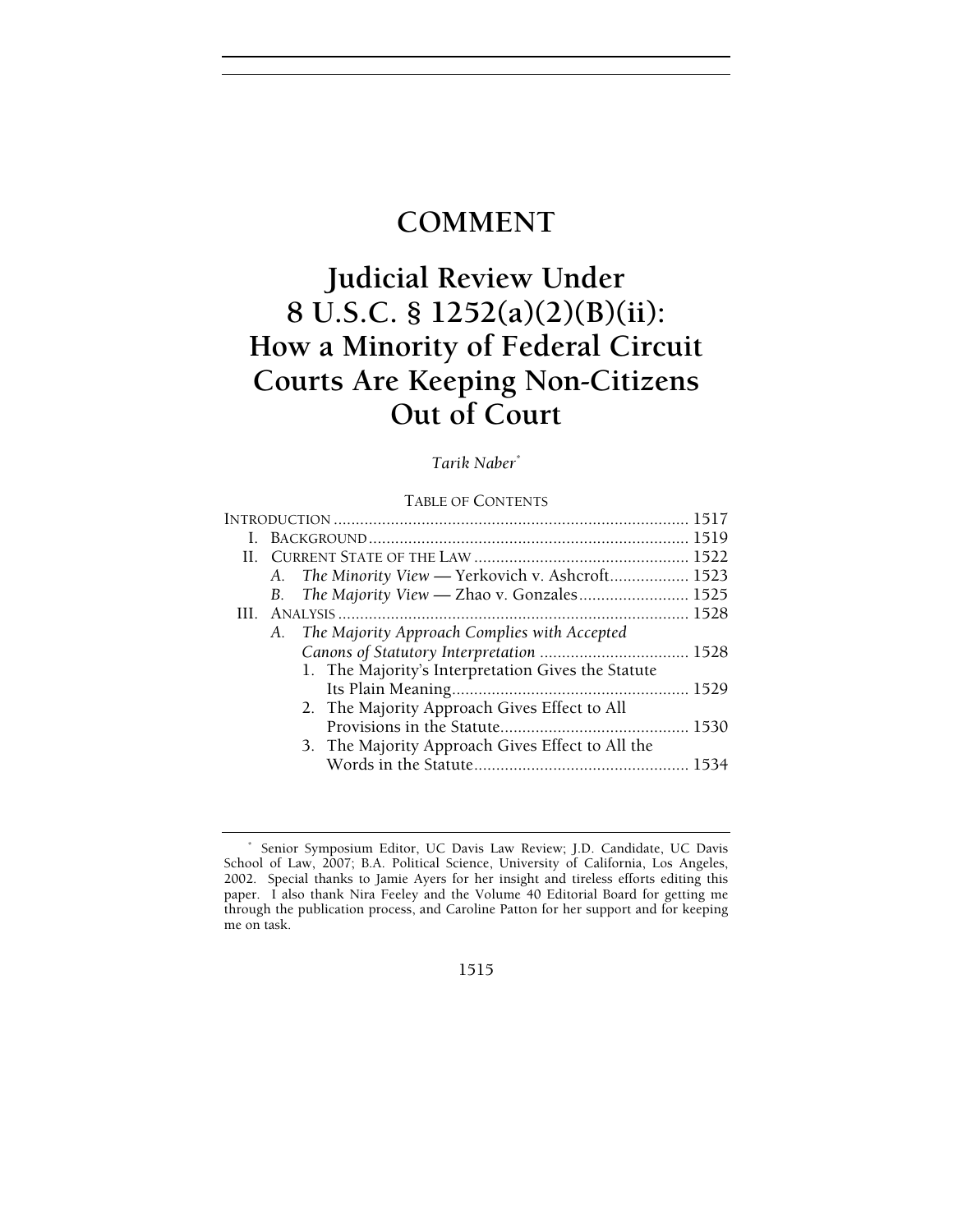| 1516 |  | University of California, Davis                                                                           | [Vol. 40:1515] |  |
|------|--|-----------------------------------------------------------------------------------------------------------|----------------|--|
|      |  | B. The Majority Properly Refuses to Allow Executive<br>Agencies to Enlarge the Category of Non-Reviewable |                |  |
|      |  |                                                                                                           |                |  |
|      |  | C. The Majority Approach Serves Important                                                                 |                |  |
|      |  |                                                                                                           |                |  |
|      |  |                                                                                                           |                |  |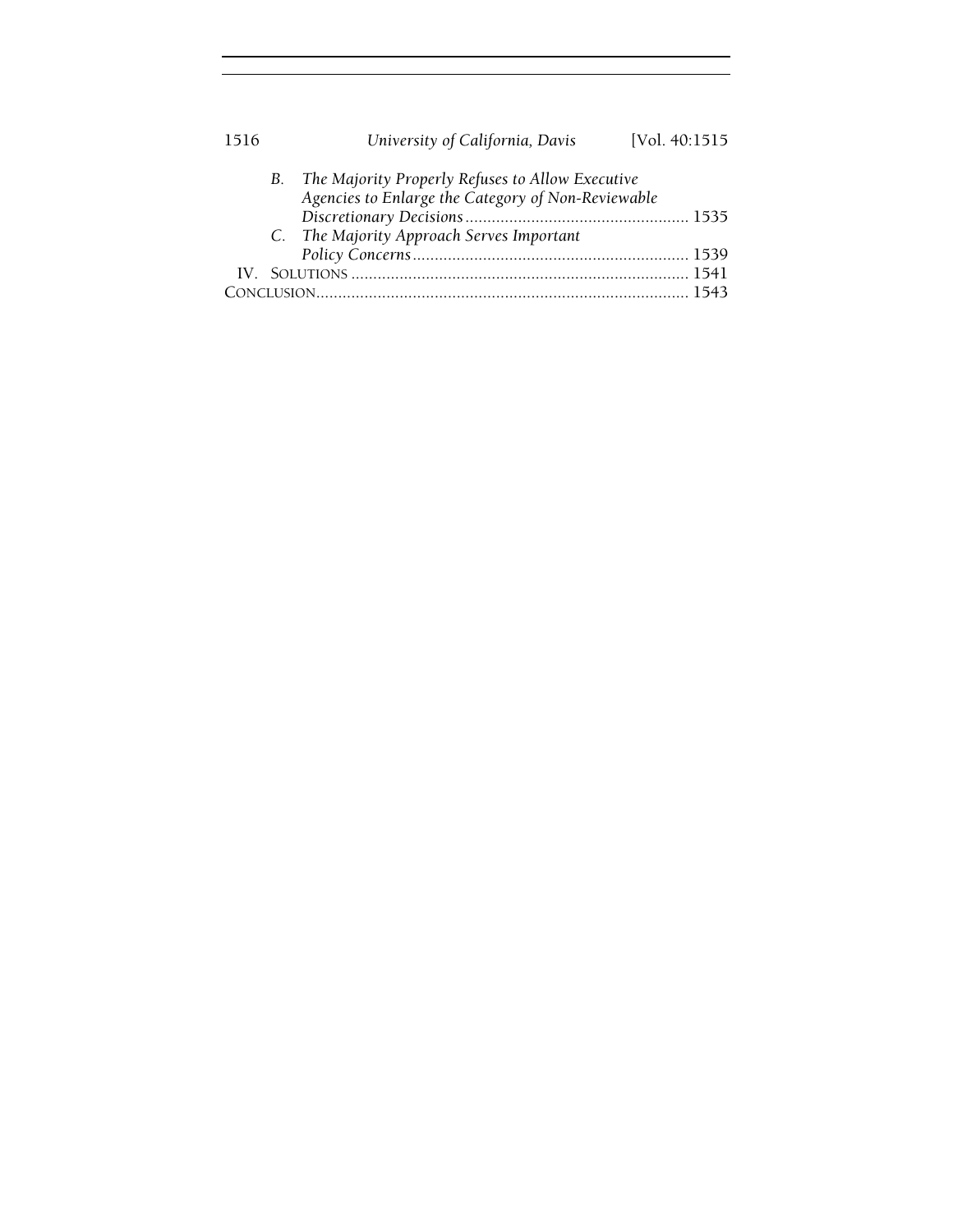#### INTRODUCTION

Two non-citizens enter the United States illegally to escape persecution in their native countries.<sup>1</sup> One stays with relatives in Houston while the other locates fellow immigrants in Denver from her country with whom she can stay.<sup>2</sup> Sometime after their arrival, both individuals receive notices to appear before Immigration Judges ("IJs") who order them to depart the United States.<sup>3</sup> The Board of Immigration Appeals ("BIA") reviews and affirms the order of removal in each case.<sup>4</sup> The non-citizens petition their respective federal courts of appeals for review of the BIA decisions.<sup>5</sup> The Fifth Circuit grants review to hear the petition filed by the non-citizen in Houston.<sup>6</sup> The Tenth Circuit, however, refuses to hear the petition brought by the non-citizen in Denver.7

One wonders what accounts for these disparate outcomes. Why does one non-citizen receive an opportunity to present his case in federal court while the other must gather her belongings and leave the country? Often, the answer depends upon whether the individual is a member of a protected group for asylum purposes.<sup>8</sup> That is, the answer frequently hinges upon the non-citizen's particular religious or political practices, or the degree and probability of persecution in his

(explaining that United States offers asylum to those fleeing persecution). 2

<sup>&</sup>lt;sup>1</sup> See News Release, U.S. Dep't of Justice, Asylum Protection in the United States (Apr. 28, 2005), *available at* http://www.usdoj.gov/eoir/press/05/AsylumProtectionFactsheetQAApr05.htm

<sup>&</sup>lt;sup>2</sup> This Comment discusses these two cities because of the federal circuits within which they are located. The relevance of these circuits becomes apparent later in the hypothetical.

<sup>&</sup>lt;sup>3</sup> See News Release, U.S. Dep't of Justice, Immigration Court Process in the United States (Apr. 28, 2005), *available at* http://www.usdoj.gov/eoir/press/05/ImmigrationCourtProcess2005.htm (detailing general immigration court proceedings in United States). 4

*See id.*

<sup>5</sup>  *See id.*

<sup>6</sup>  *See, e.g.*, Zhao v. Gonzales, 404 F.3d 295, 302 (5th Cir. 2005) (granting alien's petition for review in Fifth Circuit). 7

*See, e.g.*, Yerkovich v. Ashcroft, 381 F.3d 990, 991 (10th Cir. 2004) (denying alien's petition for review in Tenth Circuit).

*See* U.S. Dep't of Justice, *supra* note 1 (discussing various criteria for granting asylum).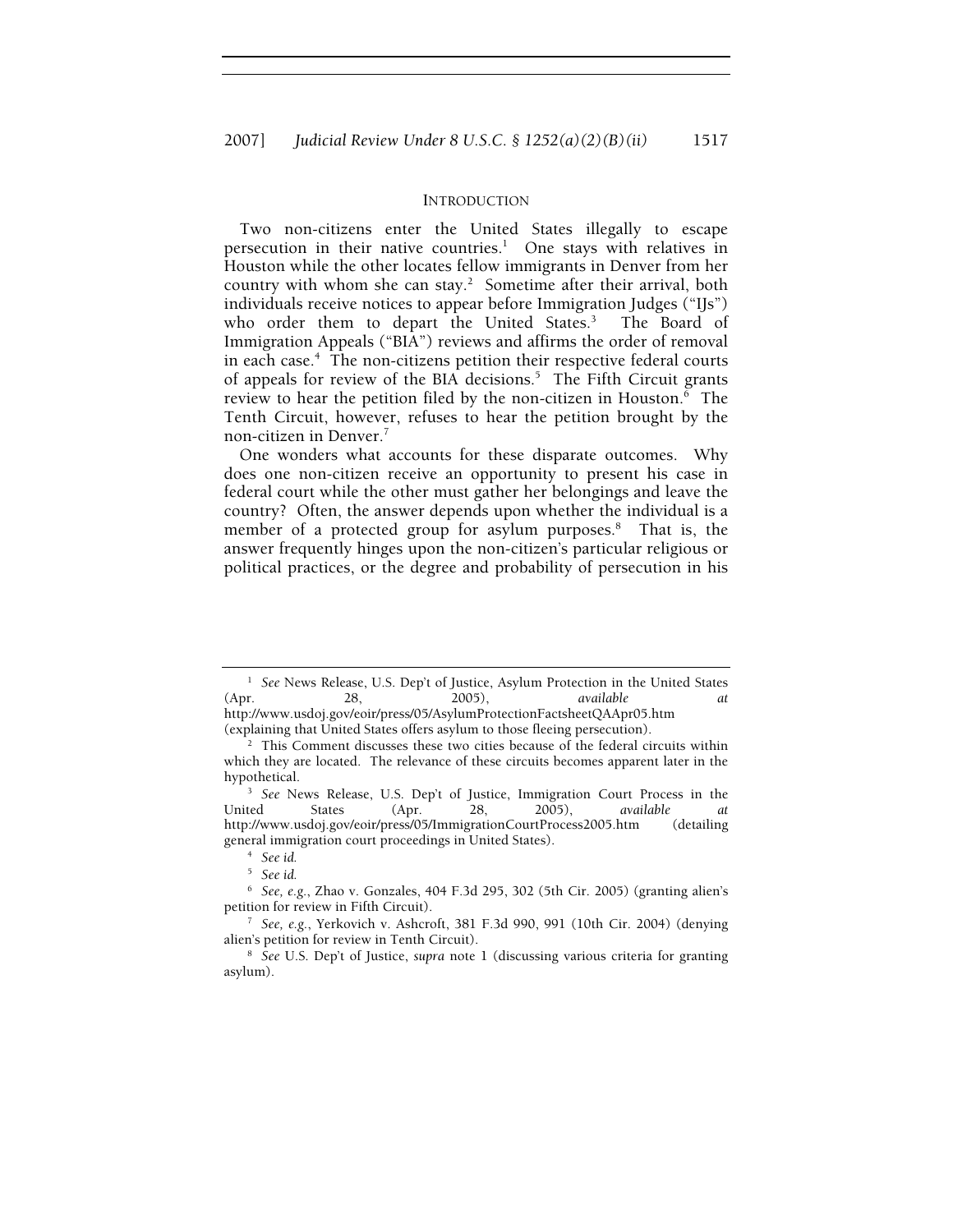or her native country.<sup>9</sup> In the hypothetical cases described above, however, the answer is much less intuitive.<sup>10</sup>

In many procedurally identical cases, the answer can be a question of subject matter jurisdiction.<sup>11</sup> The reason for the non-citizens' disparate fates is a difference in the interpretation of a single statutory phrase.<sup>12</sup> The disputed provision, 8 U.S.C. § 1252(a)(2)(B)(ii), limits federal courts' jurisdiction over specific discretionary decisions made in removal proceedings.13 The courts disagree about whether decisions regarding requests to continue or motions to reopen removal proceedings are among the discretionary decisions beyond federal court jurisdiction.<sup>14</sup> The majority holds that §  $1252(a)(2)(B)(ii)$  does not bar judicial review of discretionary decisions regarding requests to continue or motions to reopen removal proceedings.<sup>15</sup> The minority circuits, however, hold that  $\S$  1252(a)(2)(B)(ii) places these

13 8 U.S.C. § 1252(a)(2)(B)(ii) (2005); *e.g.*, Zhao v. Gonzales, 404 F.3d 295, 302

n.2 (5th Cir. 2005). 14 *Compare* Zafar v. U.S. Attorney Gen., 426 F.3d 1330 (11th Cir. 2005), *vacated*, 461 F.3d 1357 (11th Cir. 2006) (holding that court of appeals has jurisdiction to review decision to deny continuance of removal proceedings), Zhao v. Gonzales, 404 F.3d 295, 302 (5th Cir. 2005) (holding that §  $1252(a)(2)(B)(ii)$  does not bar judicial review of decision to deny motion to reopen removal proceedings), Subhan v. Ashcroft, 383 F.3d 591, 594 (7th Cir. 2004) (holding that court of appeals can review decision to deny continuance as part of review of final removal order), *and* Medina-Morales v. Ashcroft, 371 F.3d 520, 523 (9th Cir. 2004) (holding that §  $1252(a)(2)(B)(ii)$  does not deprive court of appeals of jurisdiction to review BIA's denial of alien's motion to reopen), *with* Yerkovich v. Ashcroft, 381 F.3d 990, 991 (10th Cir. 2004) (holding that § 1252(a)(2)(B)(ii) precludes judicial review of decision to deny continuance of removal proceedings), Onyinkwa v. Ashcroft, 376 F.3d 797, 799 (8th Cir. 2004) (concluding that court of appeals lacks jurisdiction to review denial of request to continue removal proceedings), *and* Koenig v. INS, 64 F. App'x 996, 998 (6th Cir. 2003) (holding that decision to deny continuance was within IJ's discretion and beyond judicial review).

The term "discretion," as used in a statutory or administrative grant of power, means that the recipient may exercise his authority according to his own understanding and conscience. United States *ex rel*. Accardi v. Shaughnessy, 347 U.S. 260, 266-67 (1954). Congress generally gives administrative agencies broad discretion to exercise their regulatory authority because agencies possess expertise in their areas of specialization. *See* Save Park County v. Bd. of County Comm'rs, 990 P.2d 35, 40-41 (Colo. 1999). 15 *See Zafar*, 426 F.3d at 1330; *Zhao*, 404 F.3d at 302; *Subhan*, 383 F.3d at 594;

*Medina-Morales*, 371 F.3d at 523.

<sup>9</sup>  *See id.*

<sup>10</sup> *See infra* notes 11-13 and accompanying text. 11 *See* Jahic v. Gonzales, No. 04-3726, 2005 WL 1805669, at \*128 n.7 (3d Cir. Aug. 2, 2005) (noting circuit split on question of jurisdiction). 12 *See id.*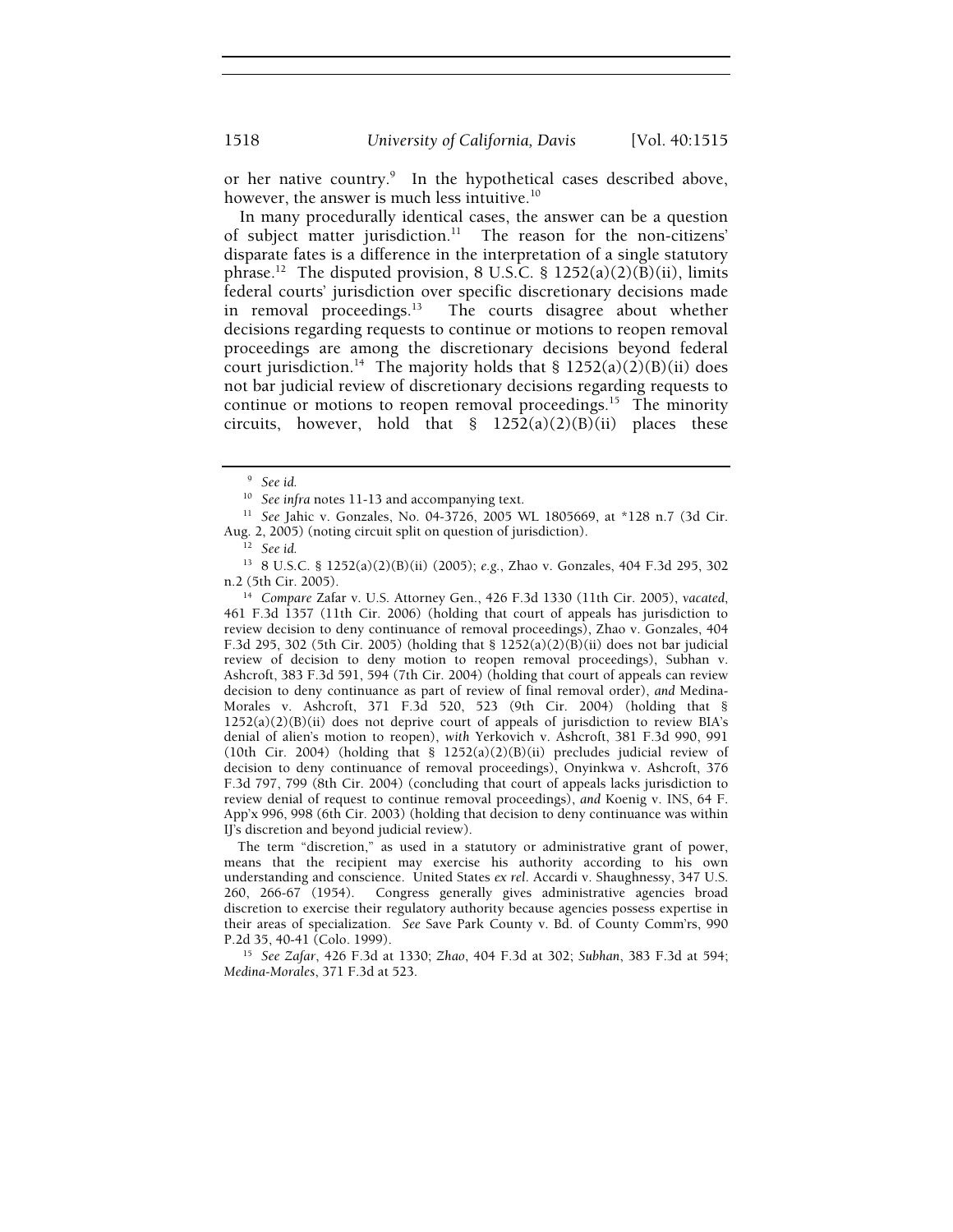discretionary decisions made in removal proceedings beyond the jurisdiction of the circuit courts.<sup>16</sup>

This Comment argues that the majority's interpretation of §  $1252(a)(2)(B)(ii)$  should prevail.<sup>17</sup> Part I describes the legal background of the Immigration and Nationality Act ("INA") and the 1996 amendments that included  $\S$  1252(a)(2)(B)(ii).<sup>18</sup> Part II describes the current state of the law surrounding §  $1252(a)(2)(B)(ii).<sup>19</sup>$  Part III argues that the majority's interpretation complies with the canons of statutory interpretation.<sup>20</sup> Part III argues further that the majority properly refuses to defer to the Attorney General's interpretation of  $\S$  1252(a)(2)(B)(ii) and serves important policy objectives.<sup>21</sup> Part IV then provides two possible solutions to resolve the split.<sup>22</sup> The statute, regulations, and cases that this Comment addresses use the term "alien" to describe all individuals who are not citizens or nationals of the United States.<sup>23</sup> While the term is understandably controversial because of its pejorative connotations, the remainder of this Comment uses the term "alien" in place of "non-citizen" for the sake of consistency with the current legal language.<sup>24</sup>

#### I. BACKGROUND

The Immigration and Nationality Act ("INA"), enacted in 1952, is the foundation of immigration law in the United States.<sup>25</sup> The INA

<sup>25</sup> See Immigration and Nationality Act, ch. 477, 66 Stat. 163 (1952) (codified in scattered sections of 8 U.S.C.); U.S. Citizenship and Immigration Servs., U.S. Dep't of Homeland Sec., Immigration and Nationality Act, http://www.uscis.gov/portal/site/ uscis (click on "Laws  $\&$  Regulations" tab; then follow "Immigration and Nationality Act" hyperlink) (last visited Apr. 2, 2007).

<sup>16</sup> *See Yerkovich*, 381 F.3d at 991; *Onyinkwa*, 376 F.3d at 799; *Koenig*, 64 F. App'x at 998.<br> $17$  See infra Part III.

<sup>&</sup>lt;sup>18</sup> See infra Part I.<br>
<sup>19</sup> See infra Part II.<br>
<sup>20</sup> See infra Part III.<br>
<sup>21</sup> See infra Part III.<br>
<sup>22</sup> See infra Part IV.<br>
<sup>23</sup> See infra Parts I-IV.<br>
<sup>23</sup> See infra Parts I-IV.<br>
<sup>24</sup> E.g., STEPHEN H. LEGOMSKY, IMMIGRA ed. 2005) (declining to use term "alien" altogether in favor of term "non-citizen"); Kevin R. Johnson, *"Aliens" and the U.S. Immigration Laws: The Social and Legal Construction of Nonpersons*, 28 U. MIAMI INTER-AM. L. REV. 263, 264 (1997) (discussing negative legal, social, and political implications of use of term "alien" to describe non-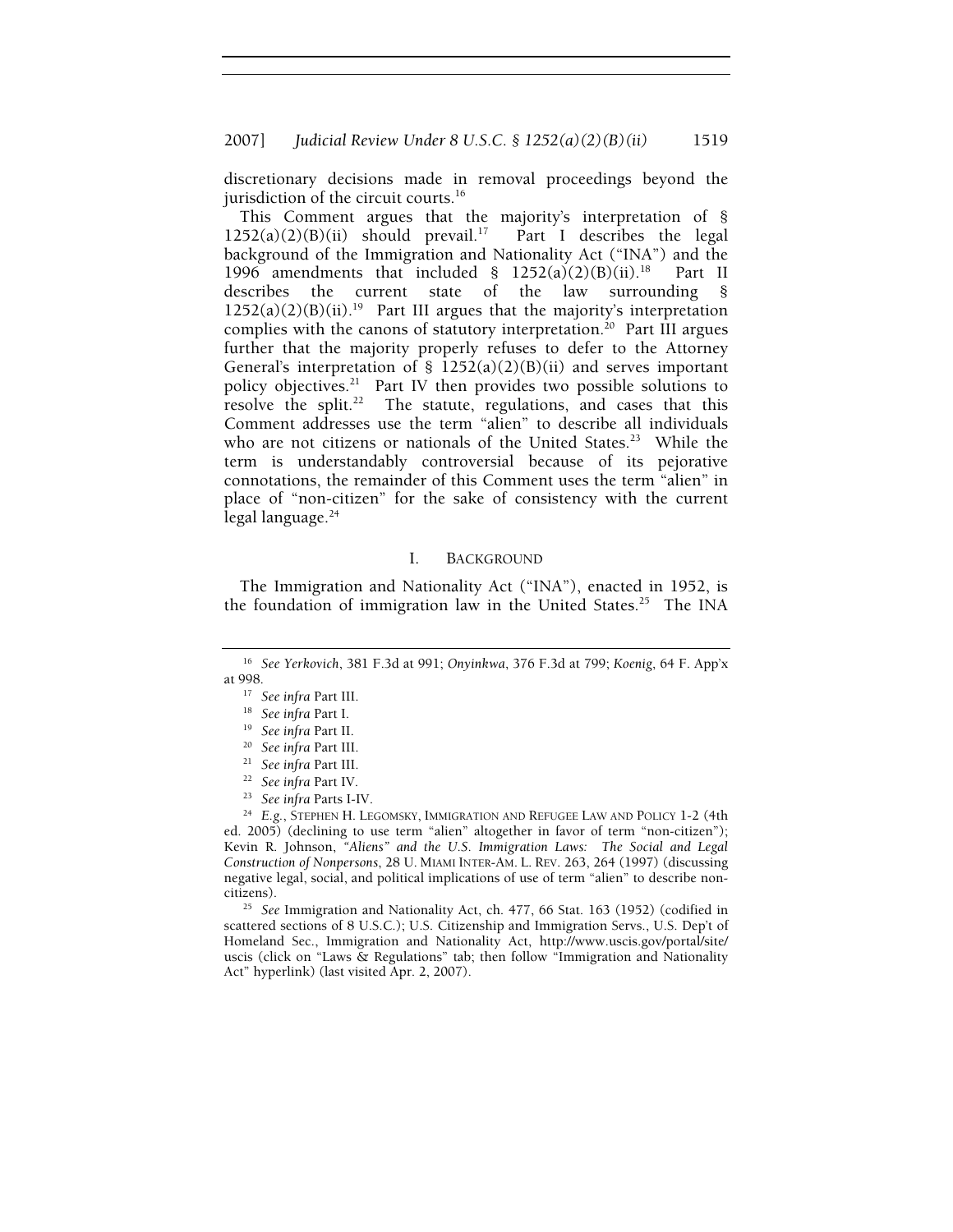organized and codified the assortment of statutes that previously governed immigration procedures into a single body of law.26 Congress amended the INA when it enacted the Illegal Immigration Reform and Immigrant Responsibility Act ("IIRIRA") in 1996.<sup>27</sup> The IIRIRA amendments instituted a more restrictive immigration system, increasing criminal penalties, expanding grounds for deportation, and expediting the removal of deportable aliens.<sup>28</sup>

One of IIRIRA's amendments, 8 U.S.C. § 1252(a)(2)(B)(ii), restricts federal courts' jurisdiction over specific categories of decisions made in removal proceedings.<sup>29</sup> The provision states that no court shall have jurisdiction to review any decision specified as discretionary under the INA's immigration subchapter.<sup>30</sup> This limitation applies to

IIRIRA provided for expedited removal, allowing examining immigration officers to order the removal of arriving aliens in many instances without further hearing or review. *Id.* IIRIRA also broadened the definition of certain crimes and added new offenses, while drastically lowering the availability of fines and imprisonment. *Id.* IIRIRA increased criminal penalties for specific immigration-related offenses, such as alien smuggling, document fraud, citizenship fraud, passport fraud, and illegal voting. *Id.* In addition to the amendments affecting deportation, IIRIRA also limited legal aliens' access to public benefits. *Id.* It imposed strict requirements for receipt of Social Security, higher education assistance, housing assistance, and general cash public assistance. *Id.* However, IIRIRA favorably expanded the definition of "refugees" to include those aliens persecuted under coercive population control programs. *Id.* IIRIRA provided that such individuals would be deemed to have a wellfounded fear of persecution based on political opinion. *Id.* However, not more than 1,000 refugees could be granted asylum on this basis. *Id.*; *see also* David Johnston, *Government Is Quickly Using Power of New Immigration Law*, N.Y. TIMES, Oct. 22, 1996, at A20 ("[T]he political furor in Congress and the Administration about illegal immigration and criminal aliens has found its way into law."); Mirta Ojito, *Change in*  Laws Sets Off Big Wave of Deportations, N.Y. TIMES, Dec. 15, 1998, at A1 (noting that IIRIRA granted INS "wide powers previously afforded only to the courts").

<sup>29</sup> 8 U.S.C. § 1252(a)(2)(B)(ii) (2005); *see also Zhao v. Gonzales, 404 F.3d 295,* 302 n.2 (5th Cir. 2005).

 $30\,$  § 1252(a)(2)(B)(ii). Section 1252(a)(2)(B)(ii) provides:

(B) Denials of discretionary relief

Notwithstanding any other provision of law (statutory or nonstatutory), including section 2241 of Title 28, or any other habeas corpus provision, and sections 1361 and 1651 of such title, and except as provided in subparagraph (D), and regardless of whether the judgment, decision, or

<sup>&</sup>lt;sup>26</sup> See U.S. Citizenship and Immigration Servs., *supra* note 25. Congress has passed many amendments to the INA since its enactment. *Id*.

<sup>&</sup>lt;sup>27</sup> Illegal Immigration Reform and Immigrant Responsibility Act, Pub. L. No. 104-

<sup>208, 110</sup> Stat. 3009 (1996). 28 *See* U.S. Immigration and Naturalization Serv., U.S. Dep't of Justice, Fact Sheet: Illegal Immigration Reform and Immigrant Responsibility Act of 1996 (Mar. 24, 1997), *available at* http://149.101.23.2/graphics/publicaffairs/factsheets/948.htm.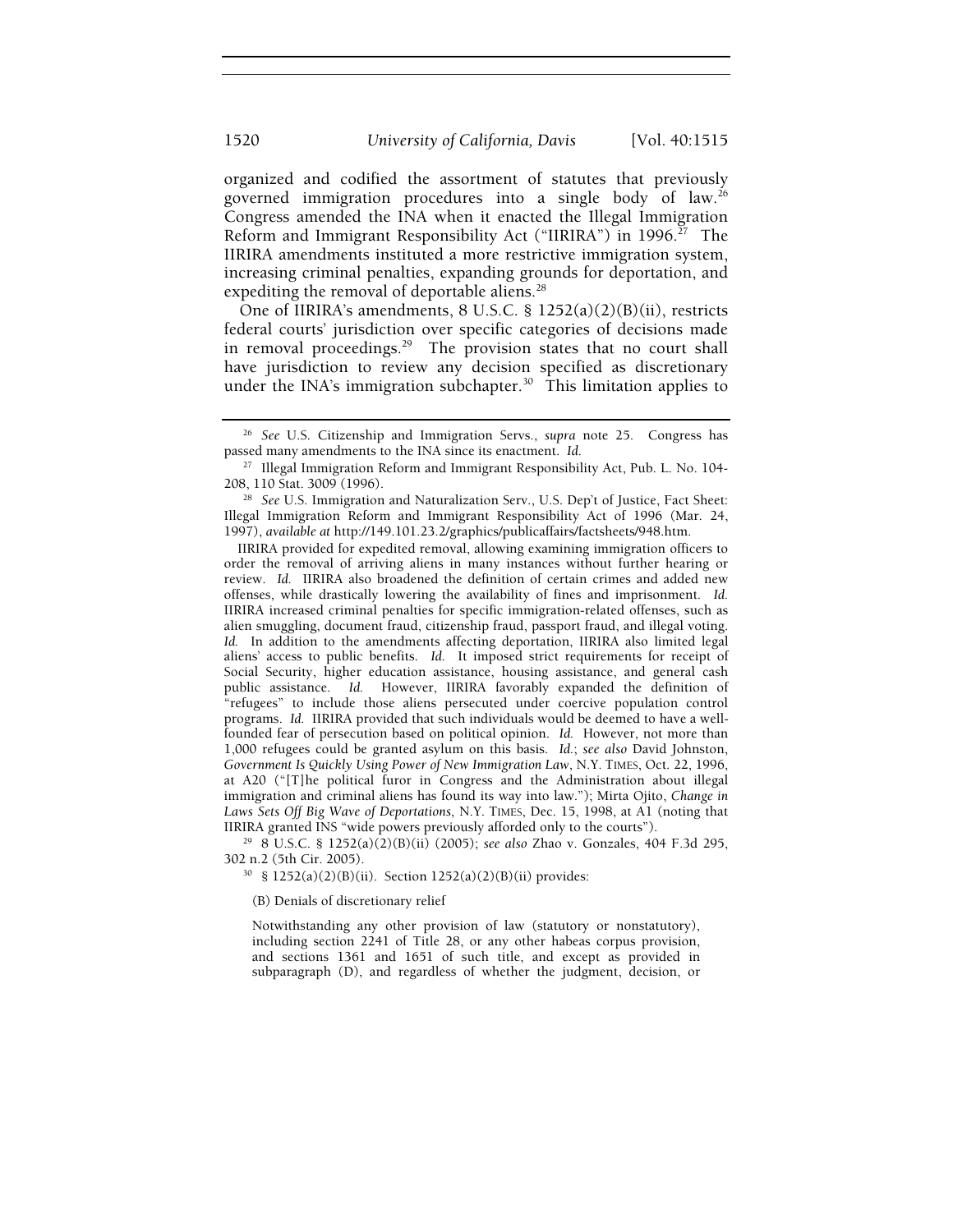discretionary decisions made by the Attorney General or the Secretary of Homeland Security.<sup>31</sup> The restriction also pertains to discretionary decisions made by IJs and the BIA's review of those decisions.32 The circuits disagree about the breadth of discretionary decisions that the provision places beyond judicial review.33

Specifically, the circuit split concerns whether  $\S$  1252(a)(2)(B)(ii) precludes judicial review of an IJ's or BIA decision regarding a continuance or reopening of removal proceedings. $34$  An IJ has discretion to grant a deportable alien a continuance for any number of reasons.35 For example, an IJ can give the alien more time to obtain labor certification or seek adjustment of status.<sup>36</sup> Similarly, the BIA has discretion to reopen removal proceedings.<sup>37</sup> For instance, the BIA may allow an alien to present evidence of changed circumstances in the alien's native country to show fear of persecution.<sup>38</sup> The BIA may

action is made in removal proceedings, no court shall have jurisdiction to review —

. . .

#### *Id.*

<sup>31</sup> *Id.*

32 8 C.F.R. § 1003.10 (2005) ("Immigration Judges, as defined in 8 CFR part 1, shall exercise the powers and duties in this chapter regarding the conduct of exclusion, deportation, removal, and asylum proceedings and such other proceedings which the Attorney General may assign them to conduct."). 33 *See* Jahic v. Gonzales, No. 04-3726, 2005 WL 1805669, at \*128 n.7 (3d Cir.

Aug. 2, 2005) (noting circuit split on question of jurisdiction). 34 *Id.*

35 8 C.F.R. § 1003.29 (2005) ("The Immigration Judge may grant a motion for continuance for good cause shown."). 36 *See, e.g.*, Subhan v. Ashcroft, 383 F.3d 591, 593 (7th Cir. 2004) (stating that 8

U.S.C. § 1255 "authorizes a removable alien to adjust his status to that of a permanent

legal resident if he is certified to be entitled to be employed in the United States"). 37 8 C.F.R. § 1003.2(a) (2005) ("The decision to grant or deny a motion to reopen or reconsider is within the discretion of the Board, subject to the restrictions of this section. The Board has discretion to deny a motion to reopen even if the party moving has made out a prima facie case for relief.").<br><sup>38</sup> Id. § 1003.2(c)(1) (stating that motion to reopen may be granted on basis of

circumstances that have arisen subsequent to removal hearing).

 <sup>(</sup>ii) any other decision or action of the Attorney General or the Secretary of Homeland Security the authority for which is specified under this subchapter to be in the discretion of the Attorney General or the Secretary of Homeland Security, other than the granting of relief under section 1158(a) of this title.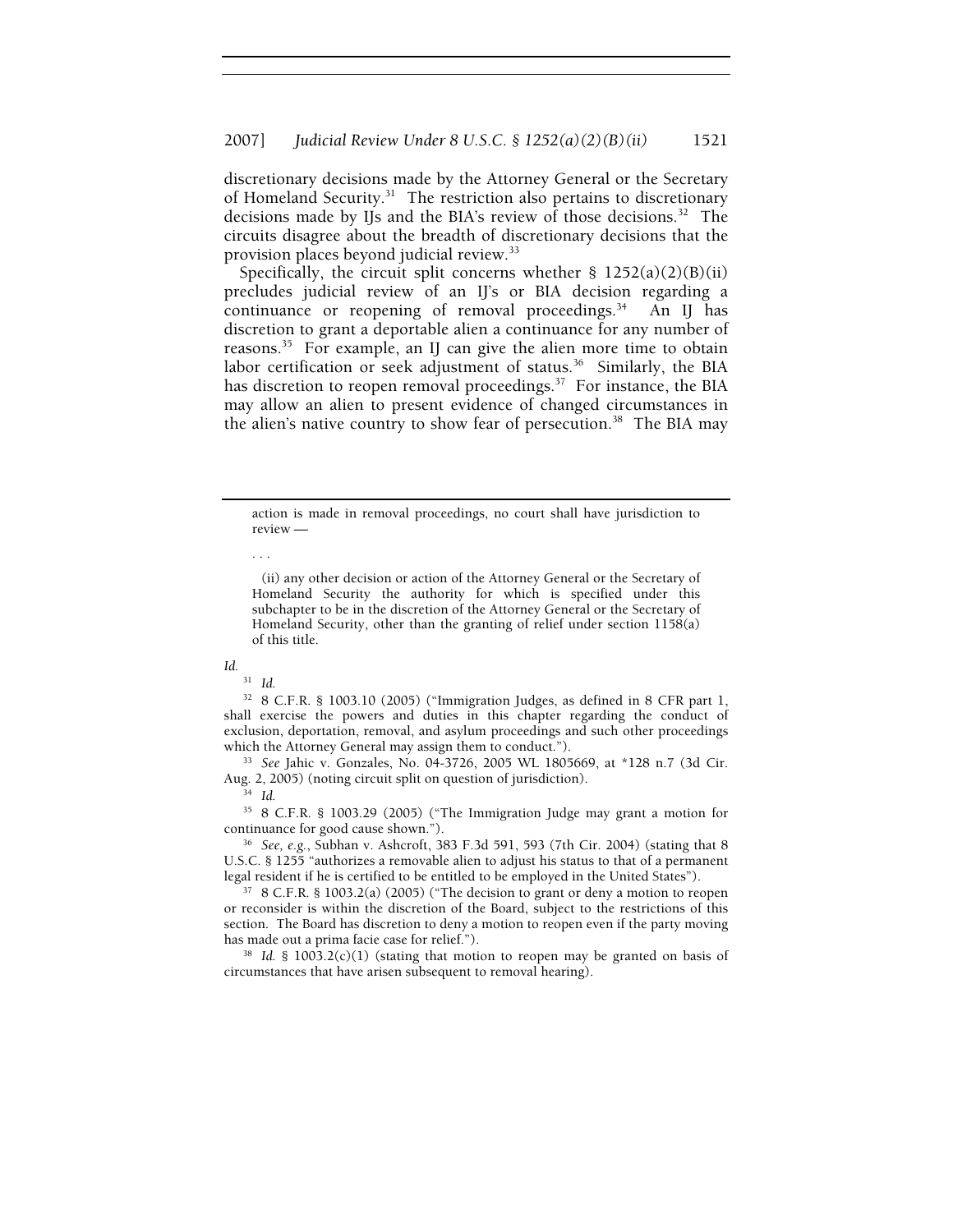also reopen proceedings to allow an alien to submit an application for relief.39

In both situations, whether the decision concerns a continuance or motion to reopen, the discretionary authority to decide these motions comes not from the statute, but from the INA's implementing regulations.<sup>40</sup> All of the circuits agree that §  $1252(a)(2)(B)(ii)$  divests the courts of jurisdiction to review the specific discretionary decisions referred to in the statute. $41$  The circuits are split, however, over whether § 1252(a)(2)(B)(ii) also precludes review of decisions described as discretionary in the implementing regulations that accompany the statute but not in the statute itself.<sup>42</sup>

#### II. CURRENT STATE OF THE LAW

Section 1252(a)(2)(B)(ii) proscribes judicial review of specific discretionary decisions made by the Attorney General (and his designees) or the Secretary of Homeland Security in removal proceedings.<sup>43</sup> The problem faced by the courts is that they must determine exactly which discretionary decisions the statute addresses.<sup>44</sup> The minority of the circuits holds that the courts of appeals lack subject matter jurisdiction to review a denial of a continuance or motion to reopen.<sup>45</sup> The majority of the circuits holds that  $\S$  1252(a)(2)(B)(ii) does not preclude judicial review of requests for continuance and motions to reopen.<sup>46</sup> The difference between these two views centers on the courts' conflicting interpretations of the

<sup>42</sup> See Jahic v. Gonzales, No. 04-3726, 2005 WL 1805669, at \*128 n.7 (3d Cir. Aug. 02, 2005) (noting circuit split on question of judicial review).

<sup>43</sup> 8 U.S.C. § 1252(a)(2)(B)(ii) (2005). For statute's text, see supra note 30.<br><sup>44</sup> E.g., *Zhao*, 404 F.3d at 301-02 ("In this circuit, the degree to which 8 U.S.C. §

 $1252(a)(2)(B)(ii)$  precludes judicial review of motions to reopen immigration proceedings is an open question."). 45 The Tenth, Eighth, and Sixth Circuits comprise the minority. *See Yerkovich*,

381 F.3d at 991; *Onyinkwa*, 376 F.3d at 798; *Koenig*, 64 F. App'x at 998. 46 The Eleventh, Ninth, Seventh, and Fifth Circuits comprise the majority. *See* 

*Zafar*, 426 F.3d at 1330; *Zhao*, 404 F.3d at 303; *Subhan*, 383 F.3d at 594; *Medina-Morales*, 371 F.3d at 523.

<sup>39</sup> *Id.*

<sup>40</sup> §§ 1003.2(a), 1003.29. 41 *See, e.g.*, Zafar v. U.S. Attorney Gen., 426 F.3d 1330, 1332 (11th Cir. 2005), *vacated*, 461 F.3d 1357 (11th Cir. 2006); Zhao v. Gonzales, 404 F.3d 295, 302 (5th Cir. 2005); *Subhan*, 383 F.3d at 595; Yerkovich v. Ashcroft, 381 F.3d 990, 994 (10th Cir. 2004); Onyinkwa v. Ashcroft, 376 F.3d 797, 799 (8th Cir. 2004); Medina-Morales v. Ashcroft, 371 F.3d 520, 525 (9th Cir. 2004); Koenig v. INS, 64 F. App'x 996, 998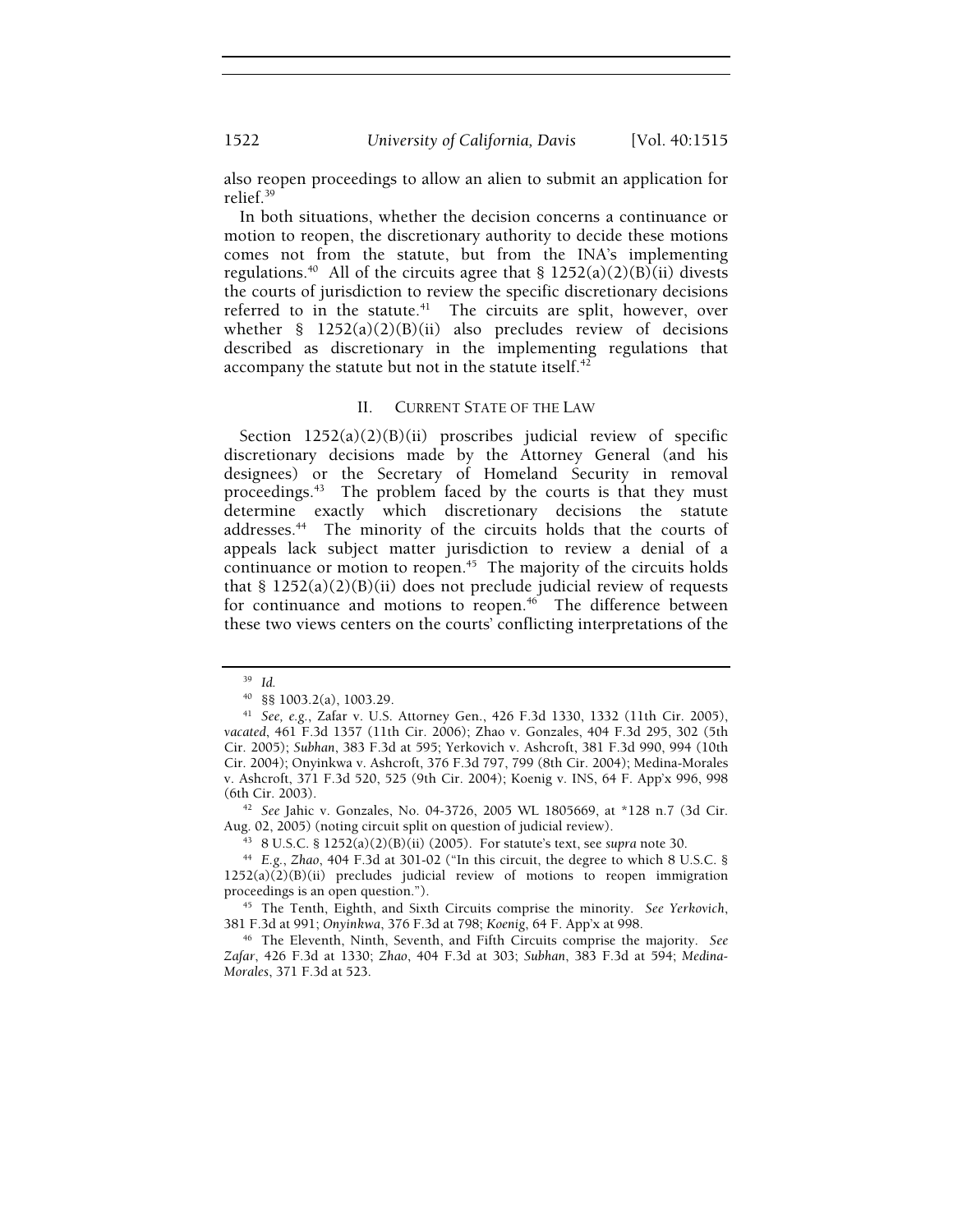plain language of §  $1252(a)(2)(B)(ii).$ <sup>47</sup> The two cases discussed below illustrate the minority and majority views.

### *A. The Minority View —* Yerkovich v. Ashcroft

In *Yerkovich v. Ashcroft*, the Tenth Circuit Court of Appeals expressed the minority view, holding that discretionary authority found in the implementing regulations deprived the court of jurisdiction to review a motion to continue removal proceedings.<sup>48</sup> Galina Yerkovich entered the United States from Russia on a visitor's visa in 1996.<sup>49</sup> After Yerkovich's visa expired in 1997, the INS designated her as removable because she remained in the United States longer than permitted.<sup>50</sup> The INS gave Yerkovich notice to appear before an IJ.<sup>51</sup> Yerkovich requested successive continuances in an effort to obtain deferred action, which would allow her to remain in the United States despite her deportable status.<sup>52</sup> The INS, however, ultimately denied her deferred action.53 Before her final hearing, Yerkovich sought a continuation because she anticipated that her daughter would soon obtain U.S. citizenship.<sup>54</sup> Yerkovich argued that if her daughter became a citizen, she could apply for an adjustment of status based on her relation to her daughter.<sup>55</sup> The IJ denied Yerkovich's request for a further continuance.<sup>56</sup> The IJ reasoned that Yerkovich had already received several continuances and waiting for the daughter's naturalization would take too  $\log^{57}$  The IJ therefore granted Yerkovich's request for voluntary departure, which permits aliens to depart the United States at their own expense and avoid

<sup>47</sup> *E.g.*, *Zafar*, 426 F.3d at 1332 (stating that petitioners' and respondents' contentions center on language of statute). 48 *Yerkovich*, 381 F.3d at 991. 49 *Id.*

<sup>50</sup> *Id.* On March 1, 2003, responsibility for immigration-related services was transferred from the INS to the U.S. Citizenship and Immigration Services. *See*  Chelsea Walsh, *Voluntary Departure: Stopping the Clock for Judicial Review*, 73 FORDHAM L. REV. 2857, 2864 (2005). Also, the U.S. Immigration and Customs Enforcement assumed responsibility for the enforcement of the immigration laws from the INS. *See id.* For convenience, this Comment refers to the INS.<br><sup>51</sup> *Yerkovich*, 381 F.3d at 991.<br><sup>52</sup> *Id.* at 992.<br><sup>53</sup> *Id* 

<sup>54</sup> *Id.*

<sup>55</sup> *Id.*

<sup>56</sup> *Id.*

<sup>57</sup> *Id.*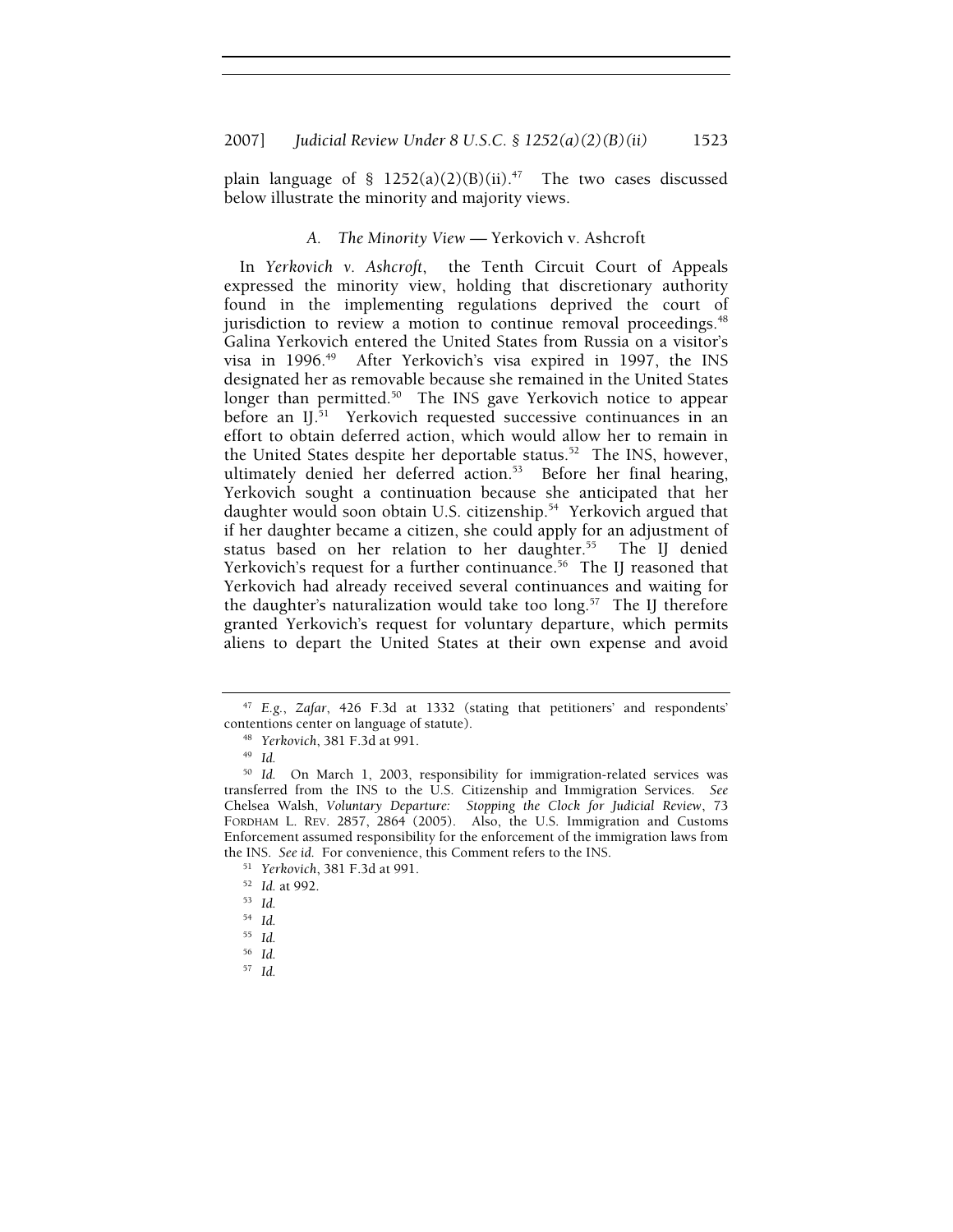1524 *University of California, Davis* [Vol. 40:1515

further removal proceedings.<sup>58</sup> Subsequently, the BIA dismissed Yerkovich's appeal and found no abuse of discretion by the IJ.<sup>59</sup>

The Tenth Circuit dismissed Yerkovich's petition for review of the IJ's decision because the court found that it lacked jurisdiction. $60$  The Tenth Circuit agreed that § 1252(a)(2)(B)(ii) does not specifically confer discretion upon an IJ to grant or deny a continuance. $61$  The court, however, reasoned that while the statute does not specifically grant discretionary authority, an implementing regulation does. $62$ Under 8 C.F.R. § 1003.29, an IJ may grant a motion for continuance. $63$ The court found that this language confers discretion upon the IJ to grant or deny a motion for continuance.<sup>64</sup> The court held, therefore, that the IJ had discretion to deny Yerkovich's request for a continuance.<sup>65</sup> Because § 1252(a)(2)(B)(ii) bars judicial review of discretionary decisions, the Tenth Circuit concluded that it lacked subject matter jurisdiction to consider Yerkovich's appeal.<sup>66</sup> The Tenth Circuit reasoned further that IIRIRA and § 1252 generally impose a broad restriction on federal court jurisdiction.<sup>67</sup> Thus, the court found that both the statute's plain language and overall purpose deprived the court of subject matter jurisdiction.<sup>68</sup>

- 
- 
- 

<sup>68</sup> Id. at 994-95. The Tenth Circuit's opinion in *Yerkovich* represents the minority side of the split. The Eighth Circuit's opinion in *Onyinkwa v. Ashcroft* also presents the minority view and is worth discussing here for further illustration. 376 F.3d 797 (8th Cir. 2004). In *Onyinkwa*, the petitioner entered the United States on a student visa in 1987 and married a U.S. citizen in 1995. *Id.* at 798. Subsequently, the INS denied Onyinkwa's visa application because it found that he married his wife solely in order to evade the immigration laws. *Id.* The INS based its finding on certain conflicting information given by Onyinkwa and his wife regarding their relationship and family life. *Id.* at 800. After the INS issued Onyinkwa a notice of removal, Onyinkwa's wife filed a second visa petition and requested that the INS continue removal proceedings pending its adjudication. *Id.* at 798. The INS noticed its intent to deny Onyinkwa's second application, however. *Id.* Thereafter, an IJ denied Onyinkwa's request for continuance of removal proceedings, declining to use her discretion to override the noticed visa denial. *Id.* The BIA affirmed the IJ's decision and gave Onyinkwa 30 days to voluntarily depart the United States. *Id.* On appeal, the Eighth Circuit dismissed Onyinkwa's petition for review, holding that the court

<sup>58 8</sup> U.S.C. § 1229(c) (2005); *Yerkovich*, 381 F.3d at 992. 59 *Yerkovich*, 381 F.3d at 992. 60 *Id.* at 995. 61 *Id.* at 993. 62 *Id.*

<sup>63</sup> *See supra* note 35 and accompanying text. 64 *Yerkovich*, 381 F.3d at 991. 65 *Id.* at 995. 66 *Id.*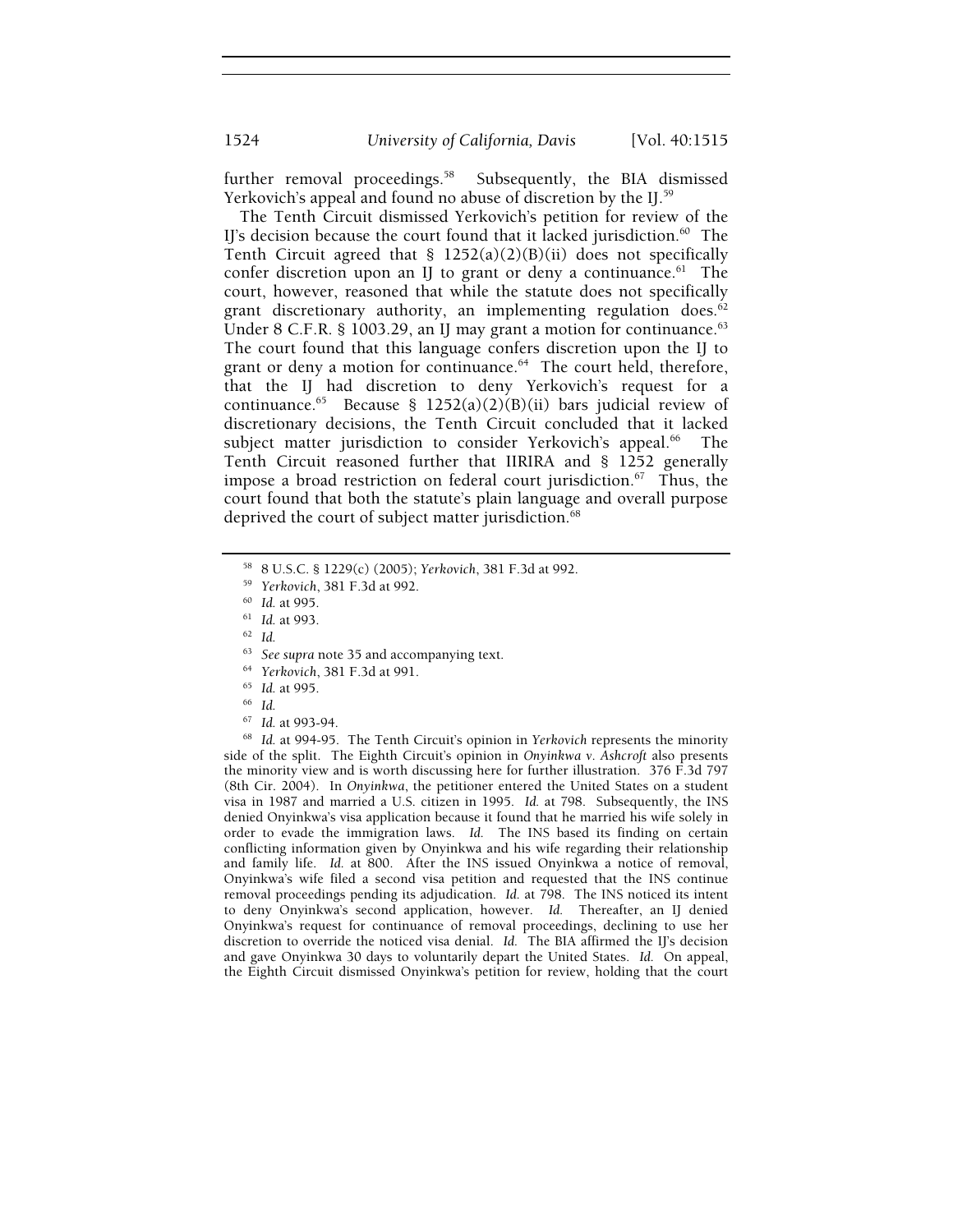## 2007] *Judicial Review Under 8 U.S.C. § 1252(a)(2)(B)(ii)* 1525

#### *B. The Majority View —* Zhao v. Gonzales

In *Zhao v. Gonzales*, the Fifth Circuit Court of Appeals illustrated the majority approach, retaining jurisdiction to review a motion to reopen because the statute does not specifically preclude such review.69 Yu Zhao posed as an American citizen and tried to enter the United States illegally.<sup>70</sup> After receiving notice to appear before an IJ, Zhao filed an application for asylum and withholding of removal.<sup>71</sup> A deportable alien may be eligible for withholding of removal if the alien will face persecution upon returning to his or her native country.<sup>72</sup> At his hearing, Zhao testified as to his reasons for fleeing China.<sup>73</sup> Zhao stated that police began arresting and persecuting followers of the Falun Gong movement — a spiritual practice to which Zhao subscribed.<sup>74</sup> After hiding in China for several months, Zhao traveled to the United States with a fake passport in order to evade the police.75 Zhao subsequently learned that the police had tortured to death approximately 200 to 300 Falun Gong practitioners, and exiled or otherwise persecuted 50,000 others.76 The IJ deemed Zhao a credible witness and accepted his testimony.<sup>77</sup>

lacked jurisdiction to review whether the IJ abused her discretion. *Id.* at 799.

The Eighth Circuit reasoned that the phrase "this subchapter" in 8 U.S.C. §  $1252(a)(2)(B)(ii)$  refers to the immigration subchapter of the INA. *Id.* An IJ's authority to conduct removal proceedings is found within this subchapter (under 8 U.S.C. § 1229a(a)(1)). *Id.* An implementing regulation provides that, pursuant to the IJ's authority over removal proceedings, an IJ may grant a continuance for good cause shown. *Id.* Reading the statute and regulation together, the court concluded that an IJ's discretion to grant or deny a continuance is beyond review under § 1252(a)(2)(B)(ii). *Id.*

 $^{69}$  404 F.3d 295, 301 (5th Cir. 2005).<br><sup>70</sup> Id. at 299.

<sup>&</sup>lt;sup>71</sup> Id. The United States assents to the U.N.'s prohibition on the return of refugees to countries where they would face persecution. *See* Anwen Hughes, *Asylum and Withholding of Removal — A Brief Overview of the Substantive Law*, 1477 P.L.I.: CORP. L. & PRAC. COURSE HANDBOOK 293, 297 (2005). Asylum and withholding of removal are the two main forms of protection that the United States offers to refugees who are physically in the United States. *Id.* Asylum is a discretionary remedy, while withholding of removal is a mandatory form of relief for applicants who qualify. *Id.*

<sup>72 8</sup> U.S.C. § 1231(b)(3) (2007).

<sup>73</sup> *Zhao*, 404 F.3d at 300. 74 *Id.*

<sup>75</sup> *Id.*

<sup>76</sup> *Id.*

<sup>77</sup> *Id.*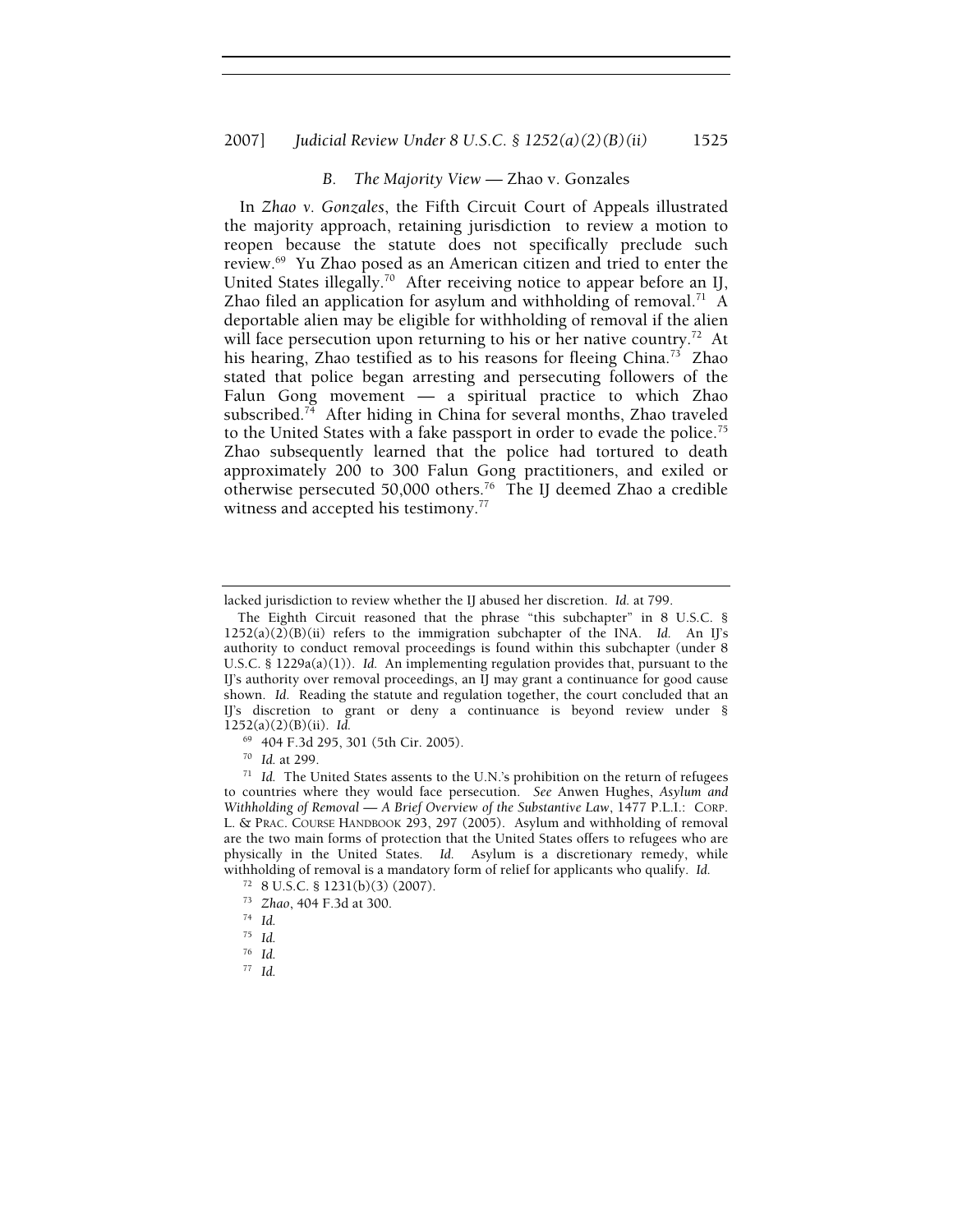Despite Zhao's testimony, the IJ denied Zhao's application for asylum and withholding of removal.<sup>78</sup> The IJ held that Zhao failed to establish past persecution or fear of future persecution on account of a protected characteristic.<sup>79</sup> The BIA affirmed the IJ's findings, adding that Zhao never had actual contact with government officials and rarely practiced Falun Gong.<sup>80</sup> The BIA denied Zhao's subsequent motion to reconsider.<sup>81</sup> In his motion, Zhao sought to introduce evidence of worsening conditions in China.<sup>82</sup> He also appealed for the first time the IJ's exclusion of certain unauthenticated documents evincing police efforts to locate him in China.<sup>83</sup>

Zhao petitioned the Fifth Circuit Court of Appeals for review of the BIA's initial decision to affirm the denial of his application for asylum.84 He also petitioned for review of the BIA's denial of his motion to reopen his case.<sup>85</sup> While neither party raised the question of jurisdiction under § 1252(a)(2)(B)(ii), the Fifth Circuit examined the issue sua sponte.<sup>86</sup> The court noted that its circuit had yet to resolve the question of whether §  $1252(a)(2)(B)(ii)$  bars judicial review of motions to reopen removal proceedings.<sup>87</sup> Ultimately, the court held that it retained jurisdiction because  $\S$  1252(a)(2)(B)(ii) only precludes review of those discretionary decisions delineated in the statute itself.<sup>88</sup>

The court rejected the Tenth Circuit's holding in *Yerkovich* and found that the statute did not bar judicial review of all motions to reopen.89 Contrary to the minority circuits, the Fifth Circuit held that § 1252(a)(2)(B)(ii) prohibits jurisdiction only over discretionary authority specified in the plain language of the statute.<sup>90</sup> The court emphasized that the statute's language does not allude to general

- <sup>86</sup> *Id.* at 302. 87 *Id.*
- 
- <sup>88</sup> *Id.* at 303. 89 *Id.*
- 
- 90 *Id.*

<sup>78</sup> *Id.*

<sup>79</sup> *Id.* at 300-01. An applicant seeking asylum or withholding of removal must first qualify as a refugee. *See* Hughes, *supra* note 71, at 300-04. The term "protected characteristic" refers to the aspect of the applicant's identity that led or will lead to the applicant's persecution. *Id.* These characteristics may include the applicant's ethnicity, religion, or membership in a political party. *Id.*

<sup>80</sup> *Zhao*, 404 F.3d at 301. 81 *Id.* at 299. 82 *Id.* at 301. 83 *Id.*

<sup>84</sup> *Id.*

<sup>85</sup> *Id.*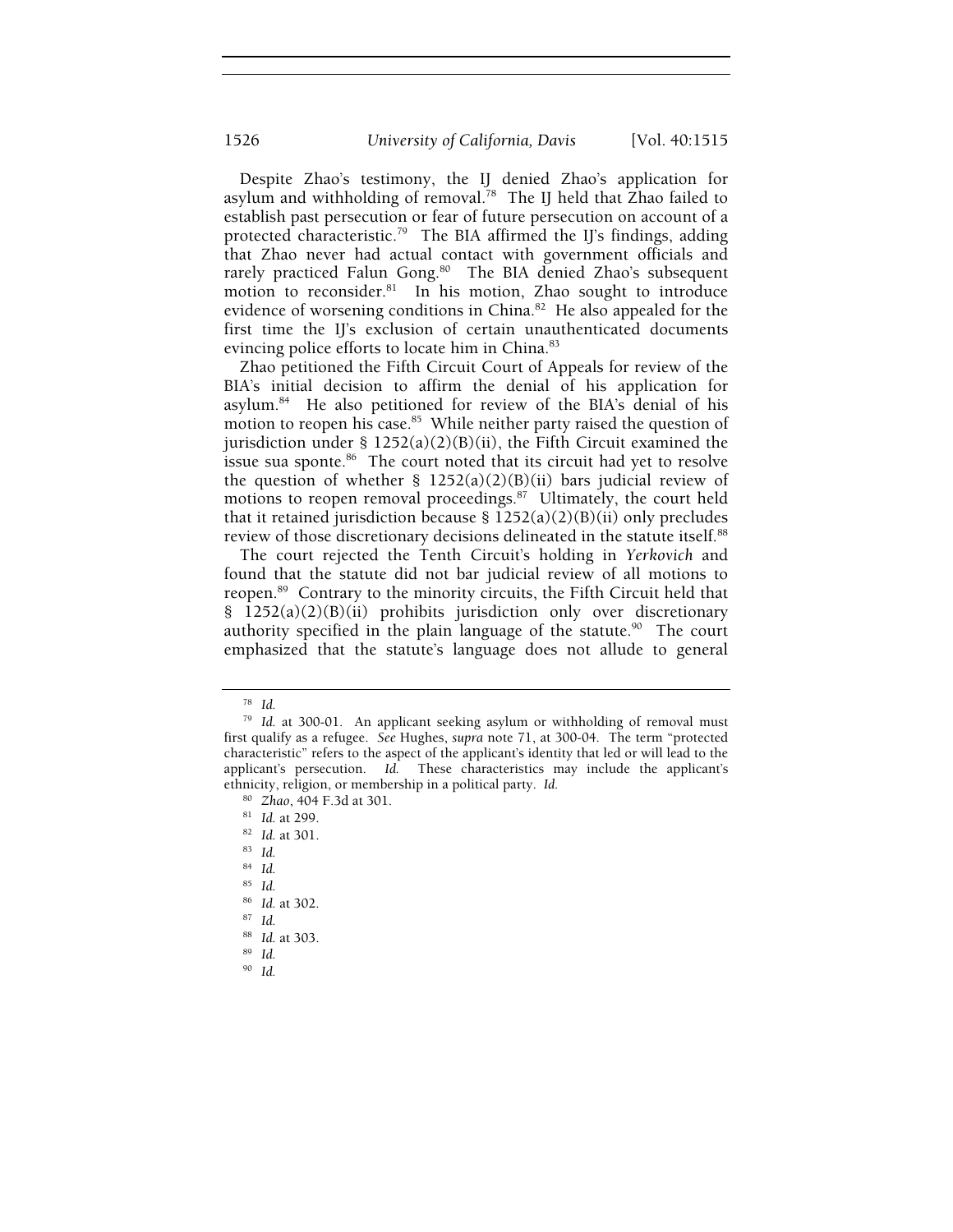discretionary authority, but rather to that authority specified as discretionary under subchapter II of the statute. $91$  The BIA derived its discretionary authority to deny Zhao's motion to reopen from 8 C.F.R. § 1003.23(b)(3).<sup>92</sup> The court held that it had authority to review Zhao's motion because the discretion derived from a federal regulation and not from the statute itself. $93$  The court reasoned that Congress included the phrase "specified under this subchapter" for the purpose of identifying which discretionary decisions are beyond judicial review.94 Thus, the court concluded that including discretionary authority found in an implementing regulation outside the subchapter would contradict the statute's plain language.<sup>95</sup> Unlike the Tenth Circuit in *Yerkovich*, the Fifth Circuit declined to abdicate its jurisdiction based on extra-statutory authority.<sup>96</sup> The analysis below demonstrates why the Fifth Circuit approach should prevail over the minority view.

In granting review, the Eleventh Circuit reasoned that § 1252(a)(2)(B)(ii) barred review only of those decisions specified as discretionary under the immigration subchapter of the INA. *Id.* The court stated that the subchapter does not contain an IJ's authority to grant or deny continuance. *Id.* Rather, the court found that a federal regulation, 8 C.F.R. § 1003.29, confers such discretion. *Id.* at 1334. Because the discretionary authority over continuances is found in a regulation, and not in the subchapter specified in §  $1252(a)(2)(B)(ii)$ , the court held that it retained jurisdiction. *Id.* at 1334-35.

<sup>96</sup> Zhao v. Gonzales, 404 F.3d 295, 303 (5th Cir. 2005).

<sup>91</sup> *Id.*

<sup>92</sup> *Id.*

<sup>93</sup> *Id.*

<sup>94</sup> *Id.*

<sup>95</sup> *Id.* The Fifth Circuit's opinion in *Zhao* represents the majority approach. A more recent case further illustrates the majority view. In *Zafar*, the petitioners entered the United States as non-immigrant visitors. Zafar v. U.S. Attorney Gen., 426 F.3d 1330, 1332-33 (11th Cir. 2005), *vacated*, 461 F.3d 1357 (11th Cir. 2006) (holding same as vacated opinion). Before their authorized stay in the United States expired, the petitioners filed applications for labor certification. *Id.* While the applications were pending, the Department of Homeland Security initiated removal proceedings against the petitioners for staying in the United States longer than authorized. *Id.* The petitioners then requested continuances to await labor certification, which the IJs denied. *Id.* at 1330. The BIA affirmed the IJs' denials of continuances and petitioners sought review. *Id.* The Eleventh Circuit held that it retained jurisdiction under 8 U.S.C. § 1252(a)(2)(B)(ii) to review the denials of petitioners' motions to continue removal proceedings. *Id.* at 1333-35.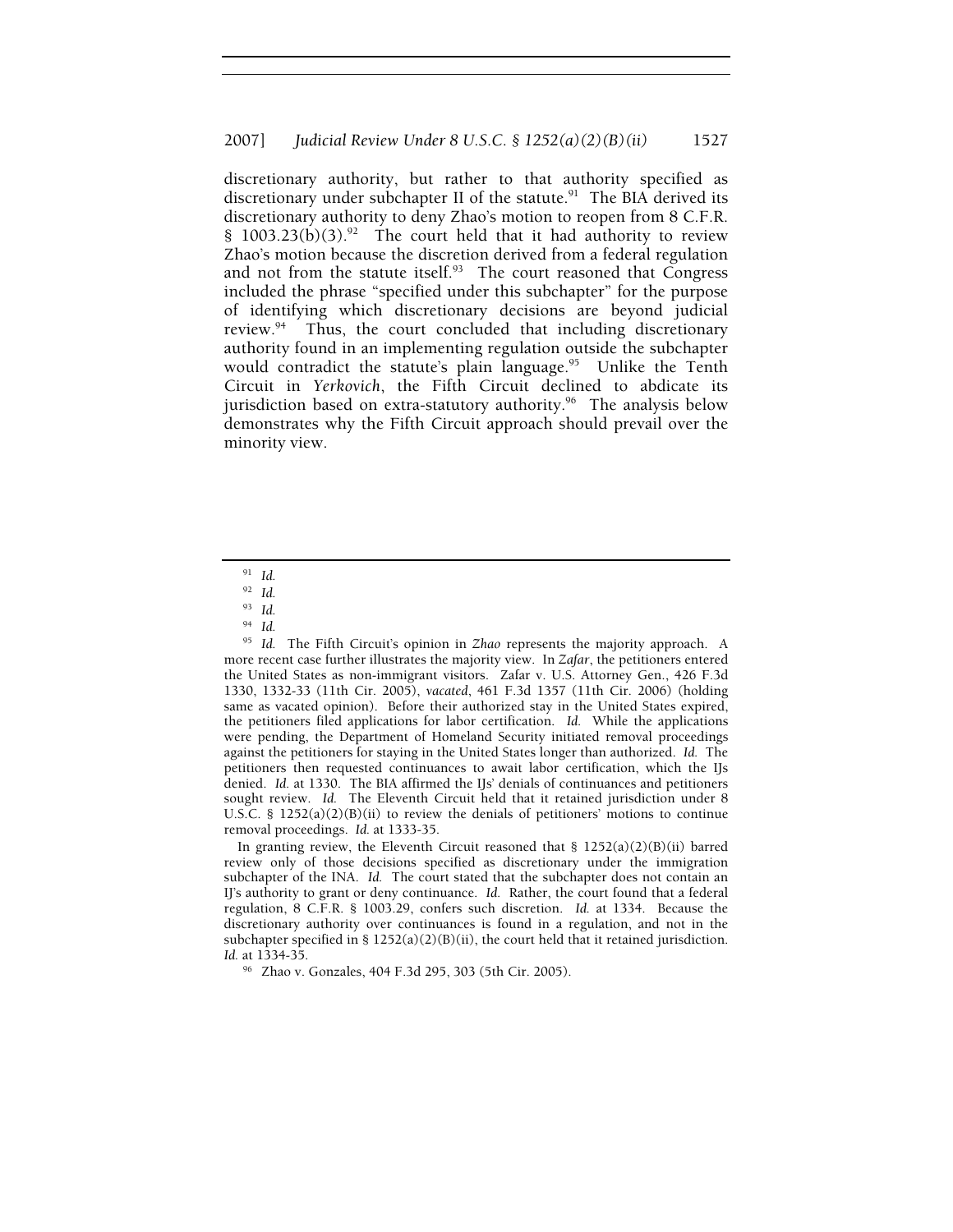## III. ANALYSIS

Section  $1252(a)(2)(B)(ii)$  should not bar judicial review of IJ or BIA decisions regarding requests for continuance or motions to reopen.<sup>97</sup> Three reasons support the majority approach.<sup>98</sup> First, the majority's interpretation more readily complies with accepted canons of statutory interpretation.99 Second, the majority approach properly refuses to defer to an executive agency's overreaching statutory interpretation.<sup>100</sup> Third, the majority view has favorable policy implications.<sup>101</sup> For these reasons, the majority approach to  $\S$  1252(a)(2)(B)(ii) should prevail.<sup>102</sup>

#### *A. The Majority Approach Complies with Accepted Canons of Statutory Interpretation*

Both the majority and minority circuits agree that §  $1252(a)(2)(B)(ii)$  itself does not confer discretion over the decision to grant or deny a continuance or motion to reopen.<sup>103</sup> The circuits also agree that the implementing regulations, 8 C.F.R. §§ 1003.23(b)(3) and 1003.29, do confer such discretion upon an IJ and the BIA.<sup>104</sup> These regulations state that the BIA "has discretion to deny a motion to reopen" and that an IJ "may grant continuance for good cause shown."<sup>105</sup> Section 1252(a)(2)(B)(ii) states that courts cannot review decisions specified as discretionary under the immigration subchapter<br>of the INA.<sup>106</sup> The disagreement between the circuits concerns The disagreement between the circuits concerns whether the specified subchapter contains the regulations for purposes

<sup>&</sup>lt;sup>97</sup> See infra Part III.<br><sup>98</sup> See infra Part III.A-C.<br><sup>99</sup> See infra Part III.A.<br><sup>100</sup> See infra Part III.B.<br><sup>101</sup> See infra Part III.A-C.<br><sup>102</sup> See infra Part III.A-C.<br><sup>102</sup> See Zafar v. U.S. Attorney Gen., 426 F.3d 1330 461 F.3d 1357 (11th Cir. 2006) (holding same as vacated opinion); Zhao v. Gonzales, 404 F.3d 295, 303 (5th Cir. 2005); Subhan v. Ashcroft, 383 F.3d 591, 595 (7th Cir. 2004); Yerkovich v. Ashcroft, 381 F.3d 990, 993 (10th Cir. 2004); Onyinkwa v. Ashcroft, 376 F.3d 797, 799 (8th Cir. 2004); Medina-Morales v. Ashcroft, 371 F.3d

<sup>&</sup>lt;sup>104</sup> See cases cited supra note 103.<br><sup>105</sup> 8 C.F.R. § 1003.23(b)(3) (2005) ("The Immigration Judge has discretion to deny a motion to reopen even if the moving party has established a prima facie case for relief."); *id.* § 1003.29 (2005) ("The Immigration Judge may grant a motion for continuance for good cause shown."). 106 8 U.S.C. § 1252(a)(2)(B)(ii) (2005). For the statute's text, see *supra* note 30.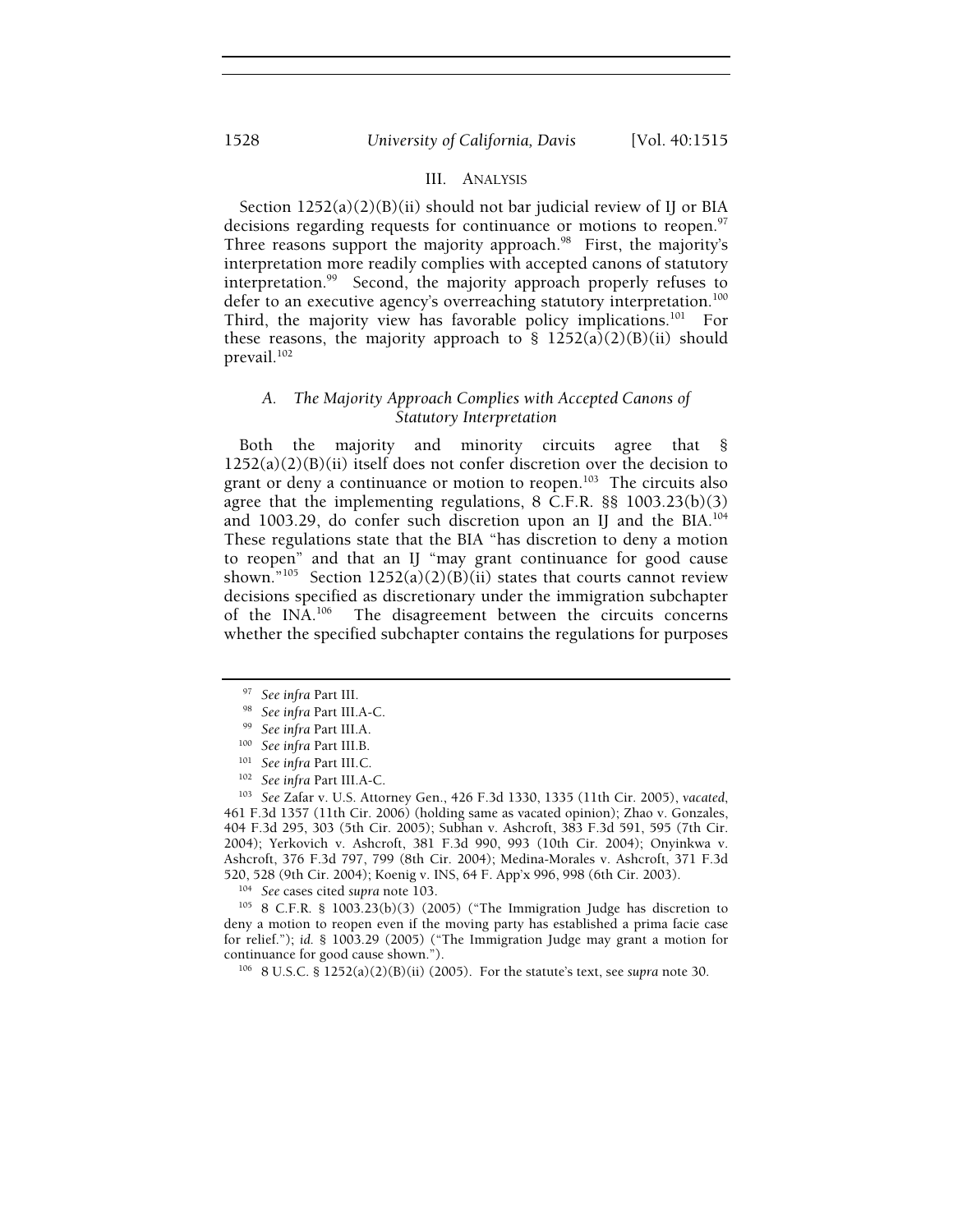of determining if courts have subject matter jurisdiction.<sup>107</sup> If a court finds that the subchapter encompasses the regulations, then § 1252(a)(2)(B)(ii) precludes judicial review of the discretionary decision outlined in the regulations.108 If a court finds that the regulations are not a part of the subchapter, the court will grant review.109 The majority's approach adheres to the canons of statutory interpretation and properly recognizes that the regulations are not part of § 1252(a)(2)(B)(ii).<sup>110</sup>

## 1. The Majority's Interpretation Gives the Statute Its Plain Meaning

A fundamental canon of statutory interpretation is that courts must give the statute's language its plain meaning. $111$  In statutory construction cases, the court must first determine whether the disputed language has a plain and unambiguous meaning.<sup>112</sup> When a statute's text sufficiently defines its scope, the court should not inquire further to construe the limits of its application.<sup>113</sup> The majority's interpretation of §  $1252(a)(2)(B)(ii)$  gives the words their plain

<sup>112</sup> See Barnhart, 534 U.S. at 450; Robinson v. Shell Oil Co., 519 U.S. 337, 340 (1997); United States v. Ron Pair Enter., 489 U.S. 235, 240 (1989).

<sup>107</sup> *See, e.g.*, *Zhao*, 404 F.3d at 302-03 ("In this circuit, the degree to which 8 U.S.C. § 1252(a)(2)(B)(ii) precludes judicial review of motions to reopen immigration proceedings is an open question."); *Onyinkwa*, 376 F.3d at 799 ("Our court has not yet considered the reviewability of an IJ's refusal to continue removal proceedings

under IIRIRA.").<br><sup>108</sup> E.g., *Yerkovich*, 381 F.3d at 995 (reading regulation and statute together in finding lack of jurisdiction).

<sup>&</sup>lt;sup>109</sup> E.g., Medina-Morales v. Ashcroft, 371 F.3d 520, 528 (9th Cir. 2004) (finding that court has jurisdiction because discretion not conferred by statute).

<sup>&</sup>lt;sup>110</sup> See infra Part III.A.1-3.<br><sup>111</sup> See Desert Palace, Inc. v. Costa, 539 U.S. 90, 98 (2003) (stating that when words of statute are unambiguous, judicial inquiry is complete); Barnhart v. Sigmon Coal Co., 534 U.S. 438, 450 (2002) (stating that Court begins with statute's language in statutory construction cases); Conn. Nat'l Bank v. Germain, 503 U.S. 249, 254 (1992) ("When the words of a statute are unambiguous, then, this first canon is also

<sup>&</sup>lt;sup>113</sup> See Griffin v. Oceanic Contractors, Inc., 458 U.S. 564, 570 (1982) ("Our task is to give effect to the will of Congress, and where its will has been expressed in reasonably plain terms, 'that language must ordinarily be regarded as conclusive.'"); Consumer Prod. Safety Comm'n v. GTE Sylvania, Inc., 447 U.S. 102, 108 (1980); MARGARET Z. JOHNS & REX R. PERSCHBACHER, THE UNITED STATES LEGAL SYSTEM: AN INTRODUCTION 105-07 (2002).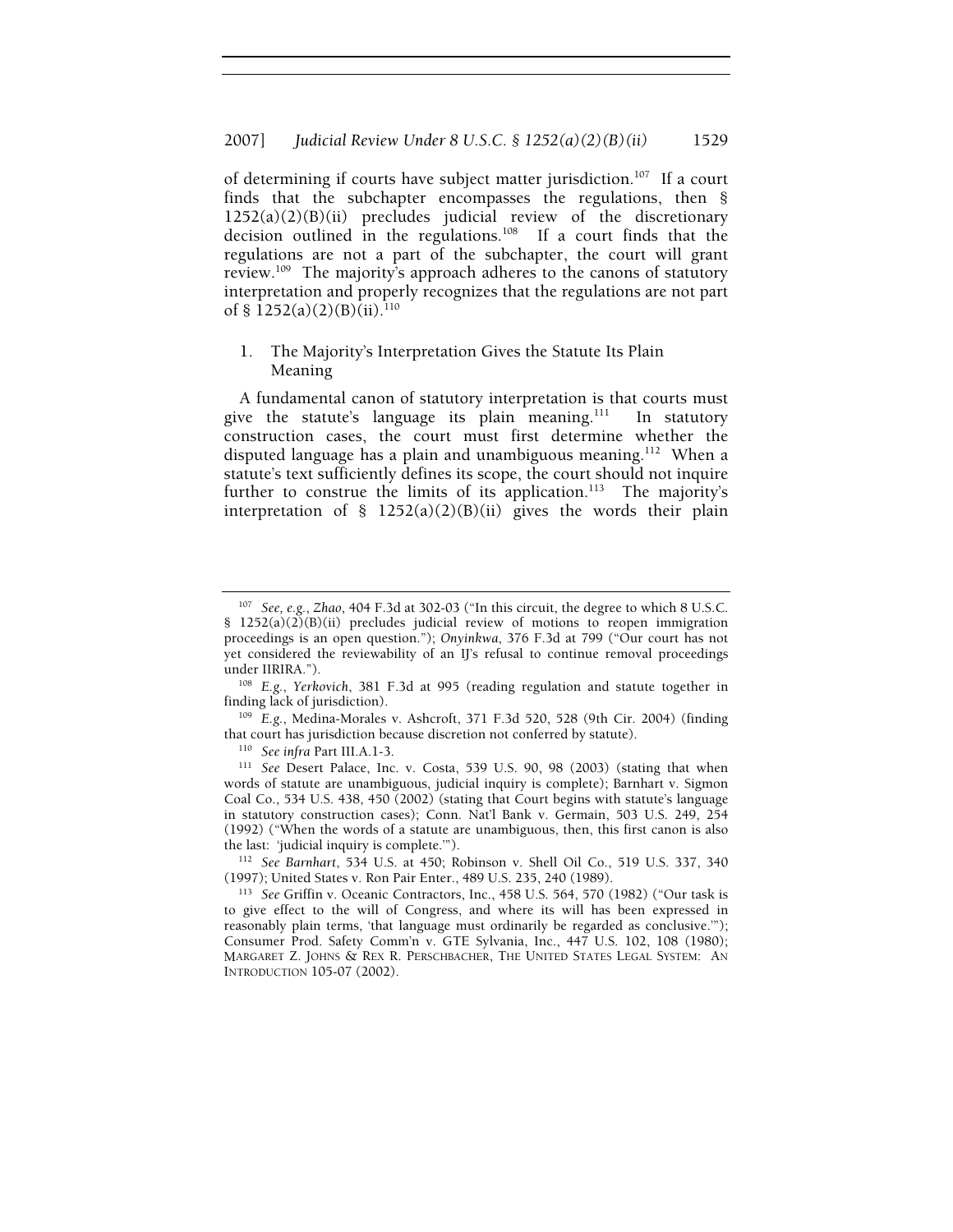meaning, while the minority inquires further, looking beyond the statute's plain language to consider extra-statutory regulations.<sup>114</sup>

The majority honors the statute's plain meaning by holding that the regulation does not fall within "this subchapter."<sup>115</sup> Standing alone, §  $1252(a)(2)(B)(ii)$  has a reasonable and plain meaning: courts cannot review discretionary decisions specified in the immigration subchapter of the INA.116 The immigration subchapter does not address an IJ's discretionary authority to grant or deny continuances or motions to reopen.<sup>117</sup> To find that courts cannot review these discretionary decisions, one must supplement the text with the implementing regulations.118 The statute does not refer to the implementing regulations.119 Rather, it states that courts cannot review discretionary decisions the authority for which is specified under "this subchapter."120 This means that one must go outside the statute's text to determine that §  $1252(a)(2)(B)(ii)$  bars judicial review of the discretionary decisions contained in the implementing regulations.<sup>121</sup> Doing so violates the primary canon of statutory interpretation that courts give statutory language, standing alone, its plain and unambiguous meaning.<sup>122</sup>

## 2. The Majority Approach Gives Effect to All Provisions in the Statute

Another fundamental canon of statutory interpretation with which the majority complies is that courts should give effect to all provisions

the statutory scheme is coherent and consistent, there generally is no need for a court to inquire beyond the plain language of the statute." (quoting United States v. Ron Pair Enters., 489 U.S. 235, 240-41 (1989))).<br><sup>119</sup> 8 U.S.C. § 1252(a)(2)(B)(ii) (2005). For the statute's text, see supra note 30.<br><sup>120</sup> *See* § 1252(a)(2)(B)(ii).<br><sup>121</sup> *See supra* note 118 and accompanying text.<br><sup>121</sup>

<sup>&</sup>lt;sup>114</sup> See supra note 105 and accompanying text.<br>
<sup>115</sup> See Desert Palace, 539 U.S. at 98; Barnhart, 534 U.S. at 450.<br>
<sup>116</sup> See, e.g., Barnhart, 534 U.S. at 450.<br>
<sup>117</sup> See Zafar v. U.S. Attorney Gen., 426 F.3d 1330, 1334 461 F.3d 1357 (11th Cir. 2006) ("The expressed authority of an immigration judge to grant or deny a motion to continue a hearing is *not* found under the particular 'subchapter' where  $\S$  1252(a)(2)(B)(ii) is contained . . . ."); Medina-Morales v. Ashcroft, 371 F.3d 520, 528 (9th Cir. 2004) ("Denials of motions to reopen are not acts over which *a statute* gives the Attorney General such pure discretion."). 118 *See In re* BCE West, L.P., 319 F.3d 1166, 1171 (9th Cir. 2003) ("[A]s long as

upon its face, and when standing alone it is fairly susceptible of but one construction, that construction must be given to it.").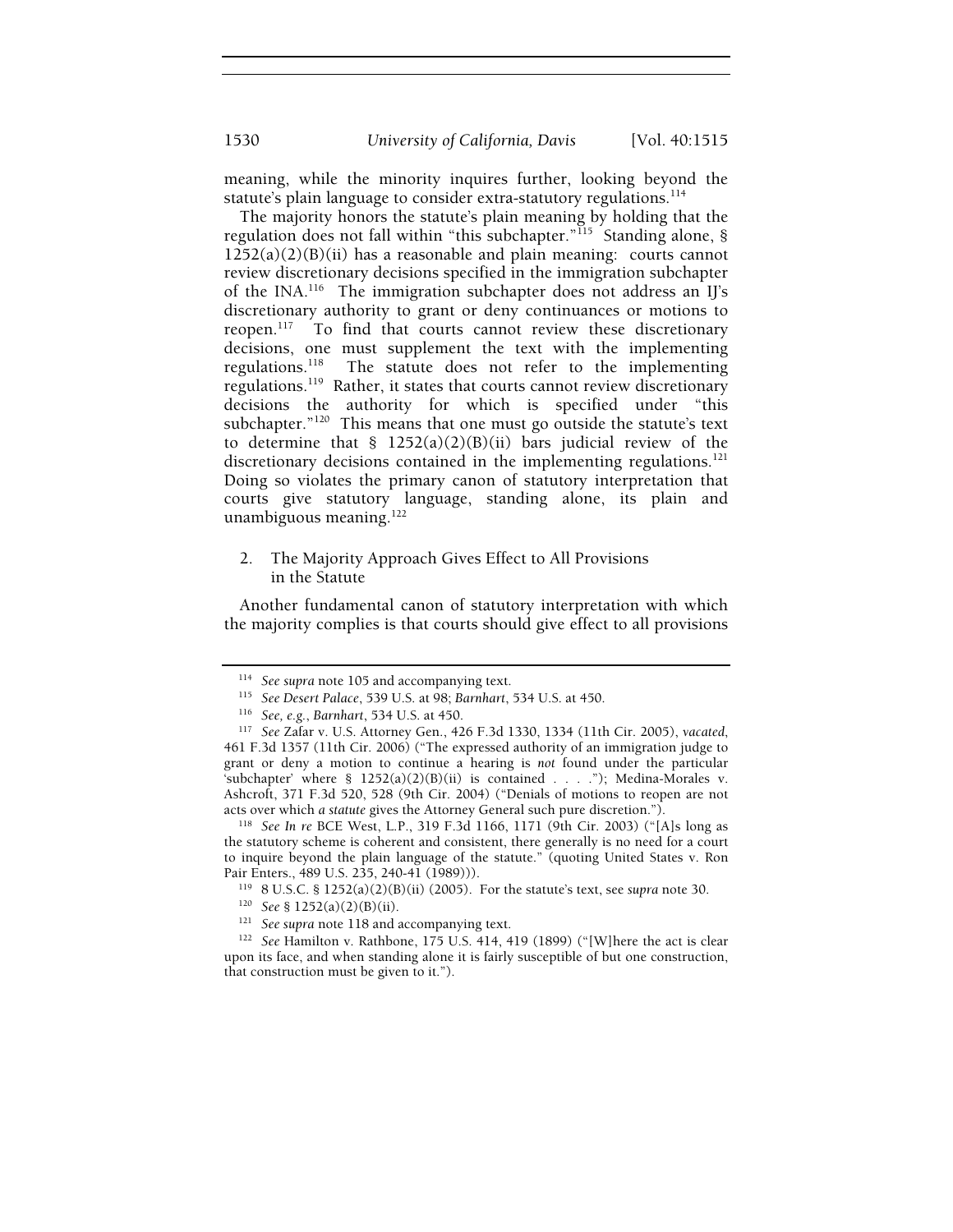within a statute.<sup>123</sup> Courts have long held that judges should not interpret any statutory provision in a manner that would negate another provision within the statute.<sup>124</sup> The accepted rules of construction dictate that courts interpret specific provisions in light of the entire statute, so that the statute forms a harmonious whole.<sup>125</sup> Thus, courts should not interpret  $\S$  1252(a)(2)(B)(ii) in a manner that contradicts any other provisions of the INA.126

The minority approach to  $\S 1252(a)(2)(B)(ii)$ , however, negates two other INA provisions.<sup>127</sup> First, the minority approach prevents the courts of appeals from effectively carrying out 8 U.S.C. §  $1252(a)(1).$ <sup>128</sup> This provision gives the courts of appeals jurisdiction to review final orders of removal.<sup>129</sup> The courts agree that final orders

125 Davis v. Mich. Dep't of Treasury, 489 U.S. 803, 809 (1989) ("It is a fundamental canon of statutory construction that the words of a statute must be read in their context and with a view to their place in the overall statutory scheme." (citing United States v. Morton, 467 U.S. 822, 828 (1984))); Am. Bankers Ass'n. v. Gould, 412 F.3d 1081, 1086 (9th Cir. 2005) ("Our goal in interpreting a statute is to understand the statute 'as a symmetrical and coherent regulatory scheme' and to 'fit, if possible, all parts into a . . . harmonious whole.'" (quoting FDA v. Brown & Williamson Tobacco Corp., 529 U.S. 120, 133 (2000))); Doe v. Ill. Dep't of Prof'l Regulation, 793 N.E.2d 119, 124 (Ill. App. Ct. 2003) (stating that each provision should be construed in

connection with every other provision).<br><sup>126</sup> See *Davis*, 489 U.S. at 809; *Am. Bankers Ass'n*, 412 F.3d at 1086; *AD Global Fund*, 67 Fed. Cl. at 672; *Doe*, 793 N.E.2d at 124.

<sup>127</sup> See Subhan v. Ashcroft, 383 F.3d 591, 594-95 (7th Cir. 2004) (stating that final orders of removal are not discretionary, factors leading to such orders are subject to review under  $\S 1252(a)(1)$ , and that denying review deprives alien of ability to receive

labor certification under § 1255(i)). 128 8 U.S.C. § 1252(a)(1) (2005). 129 *Id.*

<sup>123</sup> *See* Weinberger v. Hynson, Westcott & Dunning, Inc., 412 U.S. 609, 633 (1973) ("[A]ll parts of a statute, if at all possible, are to be given effect."); AT&T Corp. v. FCC, 292 F.3d 808, 812 (D.C. Cir. 2002) (stating that "all parts of a statute are to be given effect"); Select Base Materials, Inc. v. Bd. of Equalization, 335 P.2d 672, 675 (Cal. 1959) ("Moreover, 'every statute should be construed with reference to the whole system of law of which it is a part so that all may be harmonized and have effect."').

<sup>&</sup>lt;sup>124</sup> See, e.g., Mountain States Tel. & Tel. Co. v. Pueblo of Santa, 472 U.S. 237, 249 (1985) (describing basic canon of construction that court should not read statute so as to render one part inoperative); Colautti v. Franklin, 439 U.S. 379, 392 (1979) (declining to read statute "in violation of the elementary canon of construction that a statute should be interpreted so as not to render one part inoperative"); AD Global Fund, L.L.C. *ex rel*. N. Hills Holding, Inc. v. United States, 67 Fed. Cl. 657, 672 n.19 (2005) (stating that "effect [should] be given to every element of a statute so that provisions do not negate each other").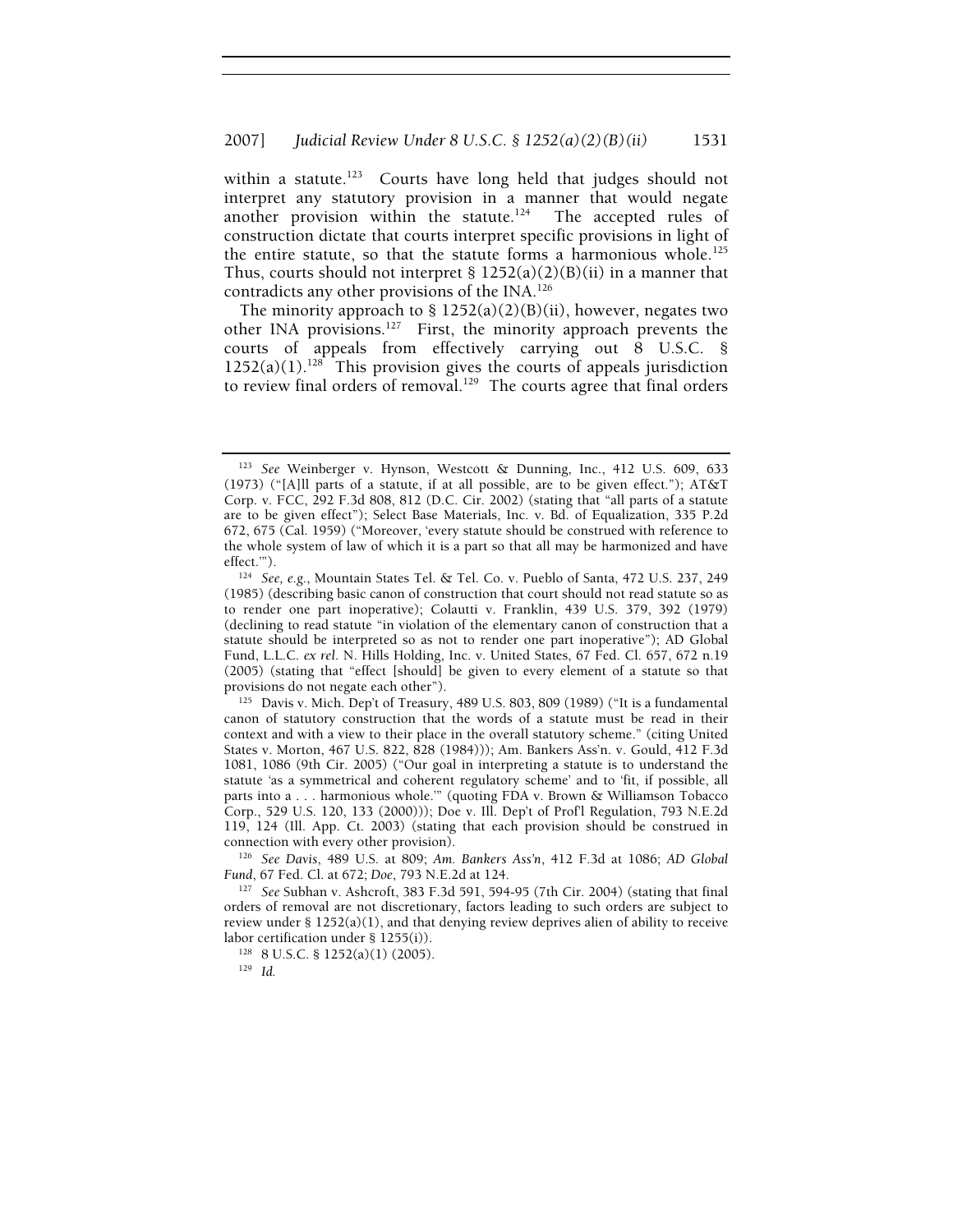of removal are non-discretionary and subject to review.<sup>130</sup> In reviewing a final order of removal, the court must consider the factors leading up to that order.<sup>131</sup> The discretionary decisions at issue in the split are among the factors leading up to a final order of removal.<sup>132</sup> For instance, an IJ's decision to deny continuance to a deportable alien directly results in a final order of removal.<sup>133</sup> Likewise, when the BIA denies a deportable alien's motion to reopen removal proceedings, the BIA finalizes the removal order.<sup>134</sup> Courts cannot review the propriety of a removal order without considering the integral decisions, such as those above, that directly lead to removal.135 Therefore, if courts cannot review these decisions under  $\S$  1252(a)(2)(B)(ii), they are unable to dutifully exercise their authority to review final removal orders under §  $1252(a)(1).^{136}$ 

Second, the minority approach to  $\S$  1252(a)(2)(B)(ii) counteracts 8 U.S.C. § 1255(i).<sup>137</sup> Under § 1255(i), a removable alien can seek permanent residency if he applies for and receives labor certification.<sup>138</sup> The majority recognizes that an IJ's decision to deny continuance undermines an alien's ability to receive labor certification.139 Where an IJ denies an alien's request for continuance,

<sup>133</sup> *See* Onyinkwa v. Ashcroft, 376 F.3d 797, 798 (8th Cir. 2004) (stating that after IJ declined to grant continuance, BIA affirmed and ordered alien to depart United

<sup>134</sup> See Medina-Morales v. Ashcroft, 371 F.3d 520, 523 (9th Cir. 2004) (stating that alien petitioned for review of BIA decision dismissing appeal from IJ's denial of motion

to reopen).<br><sup>135</sup> *See Subhan*, 383 F.3d at 595.<br><sup>136</sup> *See, e.g.*, Lexecon, Inc. v. Milberg Weiss Bershad Hynes & Lerach, 523 U.S. 26, 36 (1998) ("[A] statute is to be considered in all its parts when construing any one of them.").<br><sup>137</sup> See Subhan, 383 F.3d at 595.<br><sup>138</sup> 8 U.S.C. § 1255(i) (2005) (stating that alien who is beneficiary of application

for labor certification may apply to Attorney General for adjustment of status to that of alien lawfully admitted for permanent residence). 139 *See, e.g.*, *Subhan*, 383 F.3d at 595 (reasoning that Congress did not intend that §

 $1252(a)(2)(B)(ii)$  place beyond review decisions by immigration authorities that "nullified" alien's ability to obtain labor certification). In *Subhan*, petitioner Mohammed Subhan entered the United States on a tourist visa. *Id.* at 593. Upon the expiration of his visa, Subhan became removable and sought to adjust his status. *Id.* Under § 1255(i), a removable alien can seek permanent residency if he applies for and receives labor certification.*Id.*; 8 U.S.C. § 1255(i). An IJ granted Subhan two sixmonth continuances to await the processing of his labor certificates by the state and federal departments of labor. *Subhan*, 383 F.3d at 593. However, the IJ refused to

<sup>130</sup> *E.g.*, *Subhan*, 383 F.3d at 594. 131 *Id.* at 595. 132 *Id.*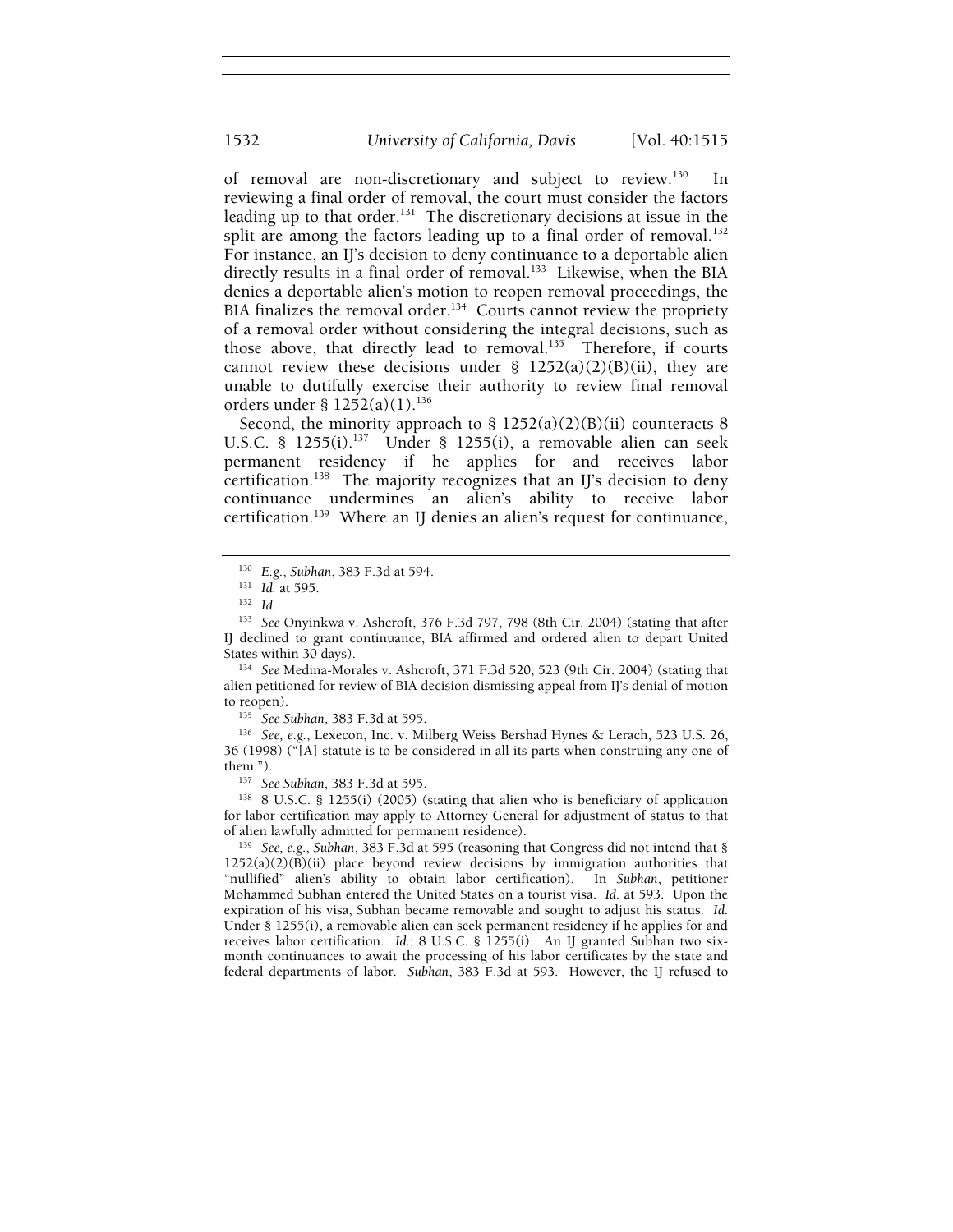the IJ prevents the alien from pursuing any further relief from removal, such as labor certification.<sup>140</sup> Thus, the majority concluded that an II's denial of continuance, issued without reason, violated §  $1255(i).^{141}$ 

The majority reasoned that Congress did not intend that §  $1252(a)(2)(B)(ii)$  allow immigration authorities to nullify § 1255(i) while escaping judicial review.<sup>142</sup> The majority stated that such an action impermissibly allowed one provision of the INA to counteract another.<sup>143</sup> If the court cannot review the II's denial of continuance, the court is unable to review the IJ's potential obstruction of the alien's labor certification.<sup>144</sup> The majority allows courts to review the significant factors leading to removal, such as denials of continuance, which safeguards aliens' ability to pursue other forms of relief.<sup>145</sup>

grant Subhan a third continuance and held him ineligible for an adjustment in status. *Id.* The BIA affirmed the IJ's denial of continuance. *Id*. at 595. On appeal, the Seventh Circuit found that it had jurisdiction over Subhan's petition for review and that the IJ and BIA improperly denied continuance. *Id.* The court emphasized that the federal and state departments of labor bore the responsibility for the delay in processing Subhan's certificate. *Id.* at 593. The court also emphasized that the IJ gave no reason for denying Subhan a third continuance. *Id.*

The Seventh Circuit held that it retained jurisdiction under § 1252(a)(2)(B)(ii) to review the IJ's decision to deny Subhan a third continuance. *Id.* at 595. The court reasoned that because courts have authority to review final immigration decisions under  $\S$  1252(a)(1), the court could review the order removing Subhan. *Id.* at 594. And because the IJ's denial of continuance was part of the final removal order, the court retained jurisdiction to review the denial. *Id.*

In granting Subhan's petition for review, the Seventh Circuit also considered the purpose of § 1255(i) in relation to 8 U.S.C. § 1229a(a)(2). *Id.* An IJ derives authority to conduct removal proceedings from  $\S$  1229a(a)(1). *Id.* Under  $\S$  1255(i), a removable alien can seek adjustment of status based on labor certification. 8 U.S.C. § 1255(i). The court reasoned that Congress did not intend that IJs be able to nullify § 1255(i) by exercising discretionary authority over removal proceedings via §  $1252(a)(2)(B)(ii)$ . *Subhan*, 383 F.3d at 595. Therefore, the court held that the IJ's denial of continuance in this case, issued without reason, violated § 1255(i). *Id.*

<sup>140</sup> *See Subhan*, 383 F.3d at 595. 141 *See, e.g.*, *id.*

<sup>142</sup> *See id.* ("[W]e . . . think it unlikely that Congress, intending as it clearly did, to entitle illegal aliens to seek an adjustment of status upon the receipt of certificates from the state and federal labor departments, at the same time also intended section  $1252(a)(2)(B)(ii)$  to place beyond judicial review decisions by the immigration authorities that nullified the statute."). 143 *Id*. 144 *Id*. 145 *Id*.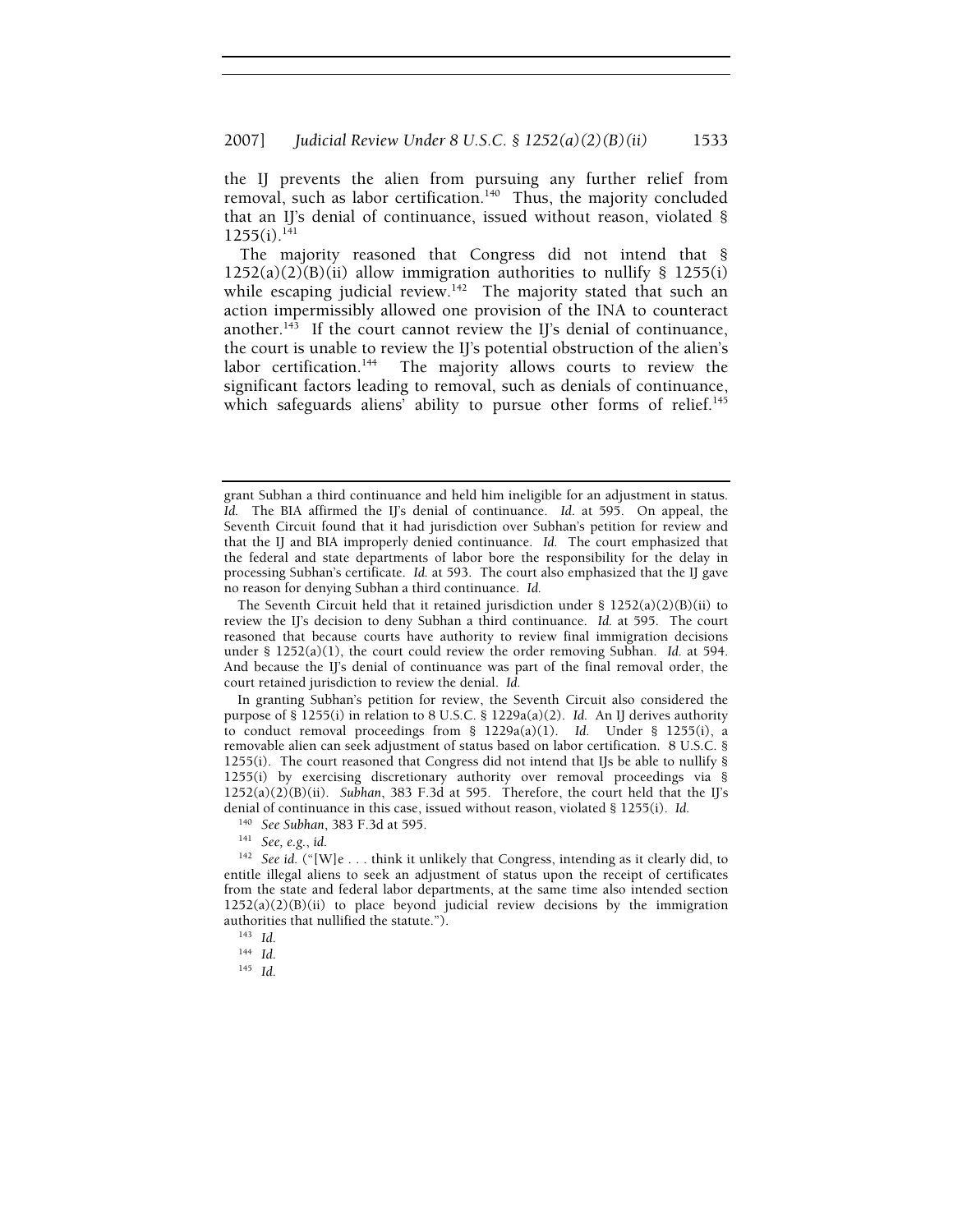Thus, the majority approach complies with the canons of statutory interpretation by preserving the integrity of other INA provisions.<sup>146</sup>

## 3. The Majority Approach Gives Effect to All the Words in the Statute

In addition to giving effect to every statutory provision, the canons of interpretation dictate that courts give effect to every word in the statute.<sup>147</sup> Thus, courts must avoid interpreting statutes in a manner that would render any words superfluous or void.<sup>148</sup> The minority approach to §  $1252(a)(2)(B)(ii)$  renders the phrase "specified under this subchapter" superfluous while the majority approach gives the words effect. $149$ 

Opponents argue that the regulations implementing the immigration subchapter are part of the subchapter for purposes of determining subject matter jurisdiction.<sup>150</sup> According to this view, IIRIRA generally divests courts of jurisdiction when an implementing regulation confers discretion upon an IJ or the  $BIA$ .<sup>151</sup> Because the implementing regulations outline discretionary powers, the subchapter referred to in § 1252(a)(2)(B)(ii) incorporates these powers as well.<sup>152</sup>

<sup>146</sup> *See supra* Part III.A.2. 147 *See* Dole Food Co. v. Patrickson, 538 U.S. 468, 476-77 (2003) ("Absent a statutory text or structure that requires us to depart from normal rules of construction, we should not construe the statute in a manner that is strained and, at the same time, would render a statutory term superfluous."); United States v. Nordic Village, Inc., 503 U.S. 30, 36 (1992) (declining to adopt construction that would violate "settled rule that a statute must, if possible, be construed in such fashion that every word has some operative effect"); D.A.B.E., Inc. v. Toledo-Lucas City Bd. of Health, 773 N.E.2d 536, 541 (2002) ("[A]ll words should have effect and no part should be disregarded.").<br><sup>148</sup> Cooper Indus., Inc. v. Aviall Servs., Inc., 543 U.S. 157, 166 (2004) (stating that

Court is loathe to interpret statute in manner that renders part of statute superfluous); TRW Inc. v. Andrews, 534 U.S. 19, 31 (2001) ("It is 'a cardinal principle of statutory construction' that 'a statute ought, upon the whole, to be so construed that, if it can be prevented, no clause, sentence, or word shall be superfluous, void, or insignificant.'" (quoting Duncan v. Walker, 533 U.S. 167, 174 (2001))); United States v. Alaska, 521 U.S. 1, 59 (1997) (declining to adopt construction that would render terminology superfluous).<br><sup>149</sup> *See infra* Part III.A.3.<br><sup>150</sup> The minority takes this position in finding that the courts of appeals lack

jurisdiction to review denials of continuances and motions to reopen removal proceedings. *See* Yerkovich v. Ashcroft, 381 F.3d 990, 994 (10th Cir. 2004); Onyinkwa v. Ashcroft, 376 F.3d 797, 799 (8th Cir. 2004). 151 *See Onyinkwa*, 376 F.3d at 799. 152 *See id*.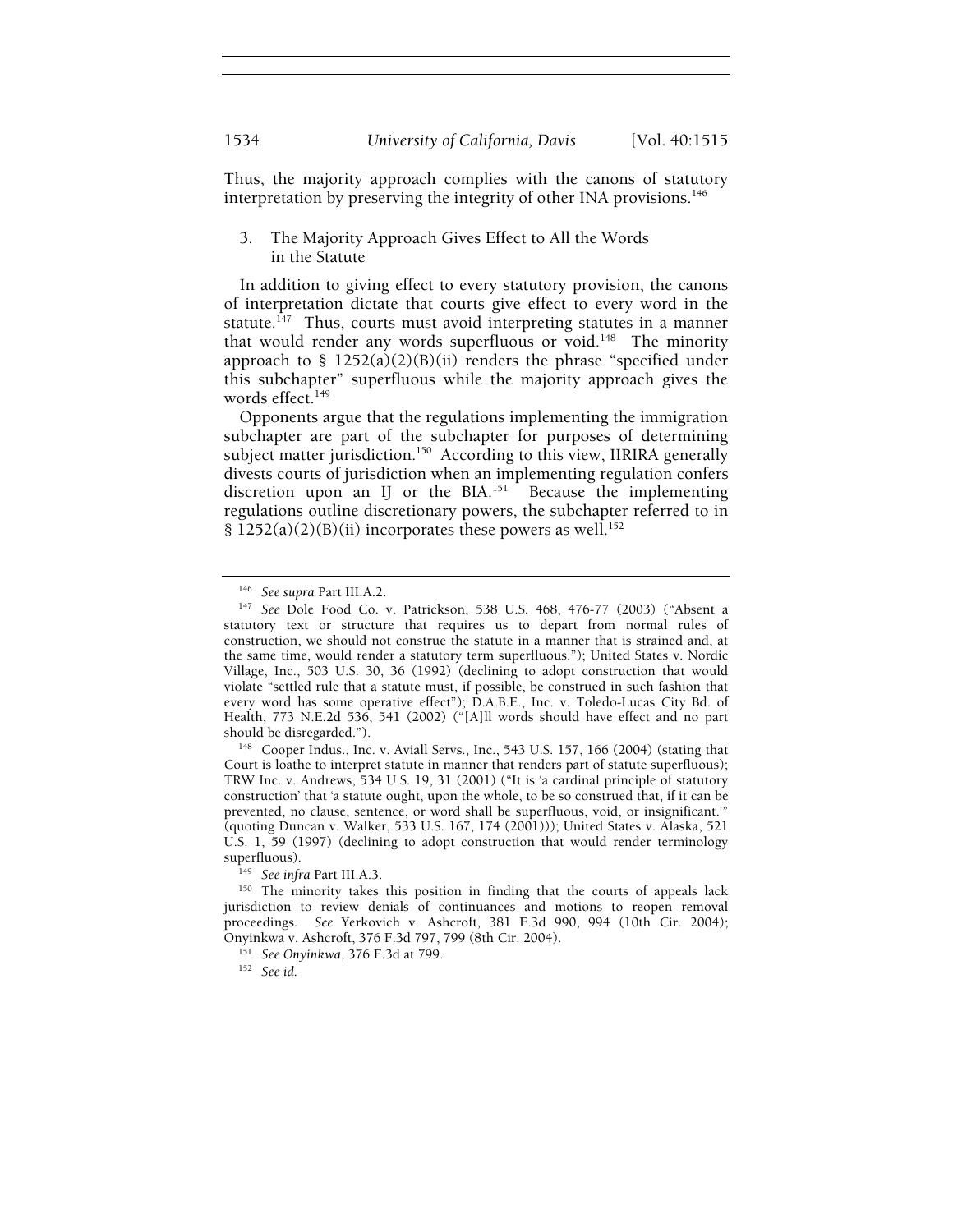Such an interpretation, however, discounts Congress's choice of words.<sup>153</sup> Congress included the phrase "specified under this subchapter" when drafting the statute.<sup>154</sup> Congress clearly restricted judicial review of a number of decisions — those specified as discretionary in the immigration subchapter.<sup>155</sup> Thus, Congress intended to confine the list of discretionary actions beyond review to those actions specified accordingly.156 Had Congress intended to further restrict jurisdiction, it could have stated that decisions specified as discretionary under the implementing regulations were beyond review as well.<sup>157</sup> By including the implementing regulations, the minority disregards part of the statute's text, which violates the canons of interpretation.<sup>158</sup> The majority, however, properly follows the fundamental canons of interpretation by giving effect to all the words in the statute.<sup>159</sup>

## *B. The Majority Properly Refuses to Allow Executive Agencies to Enlarge the Category of Non-Reviewable Discretionary Decisions*

In addition to complying with the fundamental canons of statutory interpretation, the majority approach preserves the division of power within government.<sup>160</sup> The majority approach accomplishes this by refusing to allow the Attorney General to enlarge the category of nonreviewable discretionary decisions under §  $1252(a)(2)(B)(ii)$ .<sup>161</sup> In

<sup>156</sup> See Zhao, 404 F.3d at 303.<br><sup>157</sup> See Stark v. Wickard, 321 U.S. 288, 309 (1944) ("When Congress passes an Act empowering administrative agencies to carry on governmental activities, the power of those agencies is circumscribed by the authority granted."); Morgan v. United States, 304 U.S. 1, 14 (1938) (stating that Congress must determine standards of administrative action); Ry. Labor Executives' Ass'n v. Nat'l Mediation Bd., 29 F.3d 655, 670 (D.C. Cir. 1994) ("Agencies owe their capacity to act to the delegation of

authority, either express or implied, from the legislature.").<br><sup>158</sup> *See* Walters v. Metro. Educ. Enter., Inc., 519 U.S. 202, 209 (1997) ("Statutes must be interpreted, if possible, to give each word some operative effect

<sup>153</sup> *See* Zhao v. Gonzales, 404 F.3d 295, 303 (5th Cir. 2005) (stating that statutory language is "uncharacteristically pellucid" regarding which discretionary decisions it

<sup>&</sup>lt;sup>154</sup> Id.<br><sup>155</sup> 8 U.S.C. § 1252(a)(2)(B)(ii) (2005); *see also Zhao*, 404 F.3d at 303; *Yerkovich*, 381 F.3d at 992 (stating that "this subchapter" refers to discretionary decisions

<sup>&</sup>lt;sup>159</sup> See supra Part III.A.3.<br><sup>160</sup> See infra Part III.B.<br><sup>161</sup> See Zafar v. U.S. Attorney Gen., 426 F.3d 1330, 1334 (11th Cir. 2005), vacated, 461 F.3d 1357 (11th Cir. 2006); *Zhao*, 404 F.3d at 303; Medina-Morales v. Ashcroft, 371 F.3d 520, 528 (9th Cir. 2004).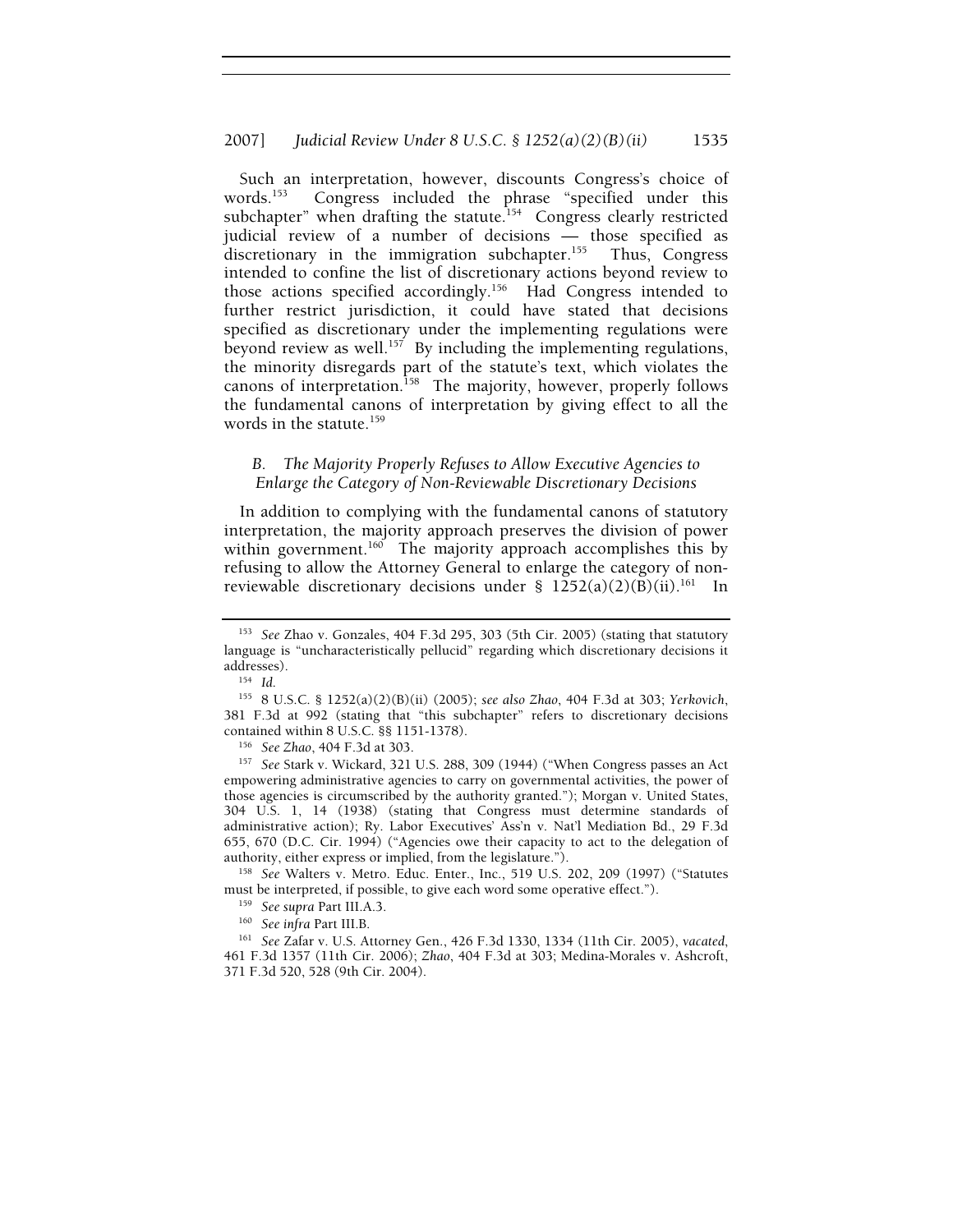1536 *University of California, Davis* [Vol. 40:1515

interpreting and implementing the INA, the Attorney General promulgated regulations to address IJ and BIA decisions regarding continuances and motions to reopen.<sup>162</sup> The Attorney General argued that these regulations establish that continuances and motions to reopen are discretionary decisions beyond review under §  $1252(a)(2)(B)(ii).$ <sup>163</sup> The majority correctly rejects this contention.<sup>164</sup>

The Supreme Court established a two-part test in *Chevron U.S.A., Inc. v. Natural Resources Defense Council, Inc.* to determine when courts must defer to an executive agency's interpretation of a statute.<sup>165</sup> First, a court must ask whether Congress has directly addressed the question at issue.166 If Congress has done so, the court stops its inquiry and gives effect to the unambiguously expressed intent of Congress.167 Second, if the statute is silent or ambiguous regarding the question at issue, the court asks if the agency's interpretation is reasonable.<sup>168</sup> If the agency's construction of the statute is permissible, the court must defer to the agency's interpretation.<sup>169</sup> The majority approach prevails under both prongs of the *Chevron* analysis.170

The majority approach properly denies deference to the Attorney General's interpretation of  $\S$  1252(a)(2)(B)(ii) under the first prong of *Chevron* because Congress directly addressed the question at issue.<sup>171</sup> This issue is whether discretionary decisions to grant or deny requests for continuance or motions to reopen in removal proceedings are beyond judicial review.172 More broadly, the question is whether the

reopen.").<br><sup>163</sup> See cases cited *supra* note 13.<br><sup>164</sup> See *Zafar*, 461 F.3d at 1361; *Zhao*, 404 F.3d at 303; Subhan v. Ashcroft, 383<br>F.3d 591, 595 (7th Cir. 2004); *Medina-Morales*, 371 F.3d at 528.

F.3d 591, 595 (7th Cir. 2004); *Medina-Morales*, 371 F.3d at 528. 165 467 U.S. 837, 842-43 (1984). 166 *Id.*; *see also* Bona v. Gonzales, 425 F.3d 663, 668 (9th Cir. 2005) (describing *Chevron* test for deference to administrative agency's interpretation); Morales-Izquierdo v. Ashcroft, 388 F.3d 1299, 1303 (9th Cir. 2004) (same); Akhtar v.

<sup>167</sup> See cases cited supra note 166.<br><sup>168</sup> Id.<br><sup>170</sup> See infra Part III.B.<br><sup>170</sup> See supra notes 155-51 and accompanying text.<br><sup>172</sup> See supra notes 40-41 and accompanying text.

<sup>162</sup> *See Zafar*, 461 F.3d at 1361 (stating that discretion to continue removal proceedings is "administratively-determined and proscribed to the immigration judges via 8 C.F.R. § 1003.29, a federal regulation promulgated by the Attorney General"); *Zhao*, 404 F.3d at 303 ("A federal regulation, 8 C.F.R. § 1003.23(b)(3), furnishes the quantum of discretion the Attorney General enjoys when entertaining motions to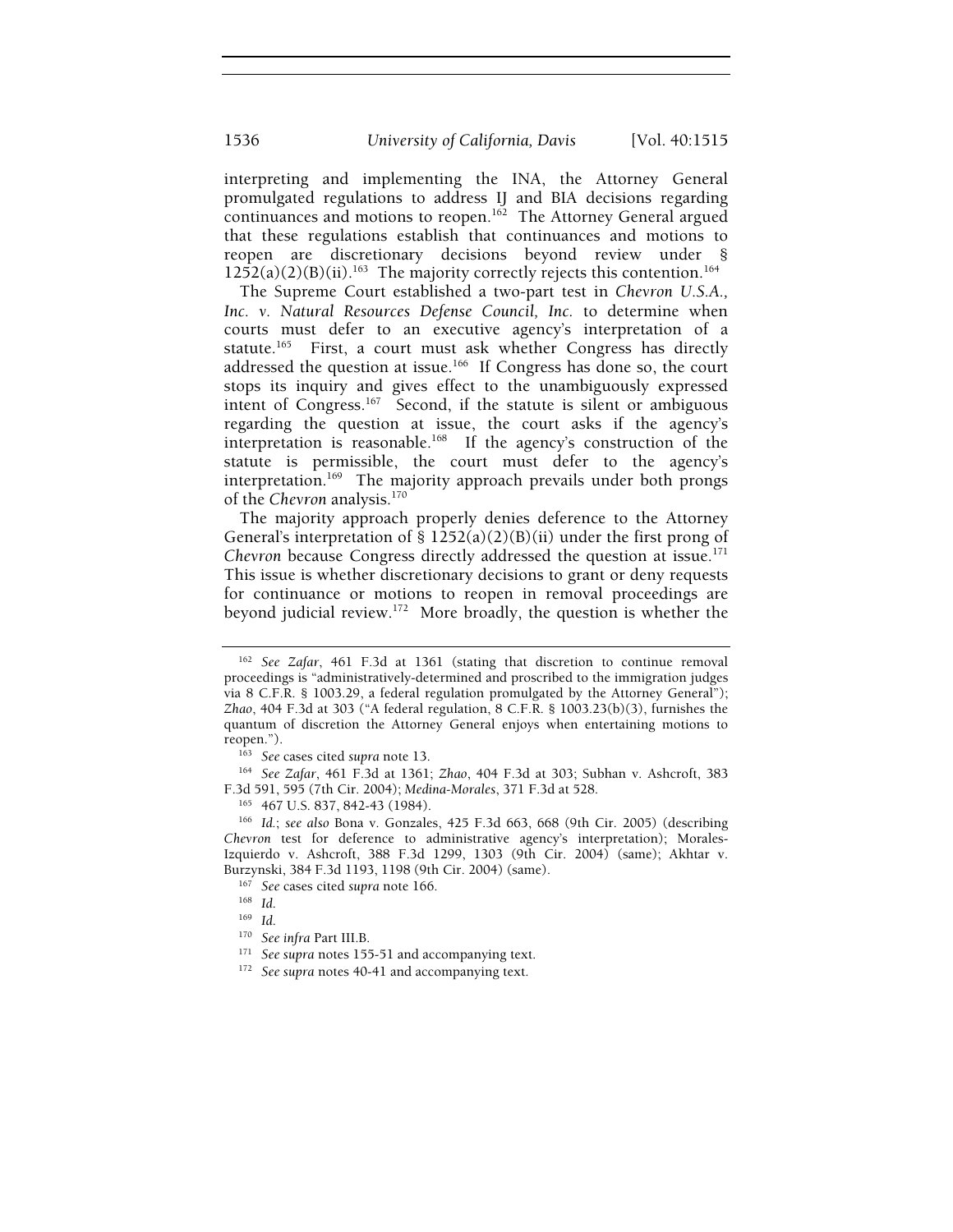INA subchapter referenced in §  $1252(a)(2)(B)(ii)$  includes decisions described as discretionary in the implementing regulations.<sup>173</sup> The statute's language plainly and unambiguously answers this question.<sup>174</sup> The statute states that no court shall have jurisdiction to review any decision specified as discretionary under the immigration subchapter of the INA.175 Congress clearly specified the range of discretionary decisions beyond review — those specified as discretionary under subchapter II.<sup>176</sup> In so doing, Congress made no mention of the implementing regulations.<sup>177</sup> Congress was very specific throughout subchapter II in stating which decisions are discretionary.<sup>178</sup> When conferring discretionary authority upon the Attorney General or his designees, Congress explicitly stated that he may *in his discretion* make the particular decision.179 Nowhere in subchapter II did Congress state that the Attorney General has sole discretion over requests for continuance or motions to reopen.<sup>180</sup> Therefore, Congress reserved for itself the determination of which decisions made in removal proceedings are discretionary and thus beyond judicial review under §  $1252(a)(2)(B)(ii)$ <sup>181</sup> The majority therefore appropriately stops at the first prong of the *Chevron* test in finding that Congress has directly spoken to the question at issue**.** 182

While the minority should find that Congress directly addressed the issue and end there, the minority violates the second step of *Chevron*

<sup>&</sup>lt;sup>173</sup> See supra note 108 and accompanying text.<br>
<sup>174</sup> See supra notes 117-16 and accompanying text.<br>
<sup>175</sup> 8 U.S.C. § 1252(a)(2)(B)(ii) (2005). For the statute's text, see supra note 30.<br>
<sup>176</sup> See supra note 156 and acc

is credible and the weight to be given that evidence shall be *within the sole discretion of the Attorney General*.") (emphasis added); *id.* § 1157(c)(1) (2005) ("[T]he Attorney General may, *in the Attorney General's discretion* and pursuant to such regulations as the Attorney General may prescribe, admit any refugee who is not firmly resettled in any foreign country . . . .") (emphasis added); *id.* § 1159 (2005) ("The Secretary of Homeland Security or the Attorney General, *in the Secretary's or the Attorney General's discretion* and under such regulations as the Secretary or the Attorney General may prescribe, may adjust to the status of an alien lawfully admitted for permanent residence the status of any alien granted asylum . . . .") (emphasis added).<br><sup>179</sup> See supra note 178 and accompanying text.<br><sup>180</sup> See supra note 117 and accompanying text.<br><sup>180</sup> See supra note 117 and accompanying text.<br>

Congress has spoken clearly on issue, Congress has reserved for itself determination of that issue). 182 *See supra* Part III.B; *see also supra* notes 115-13 and accompanying text.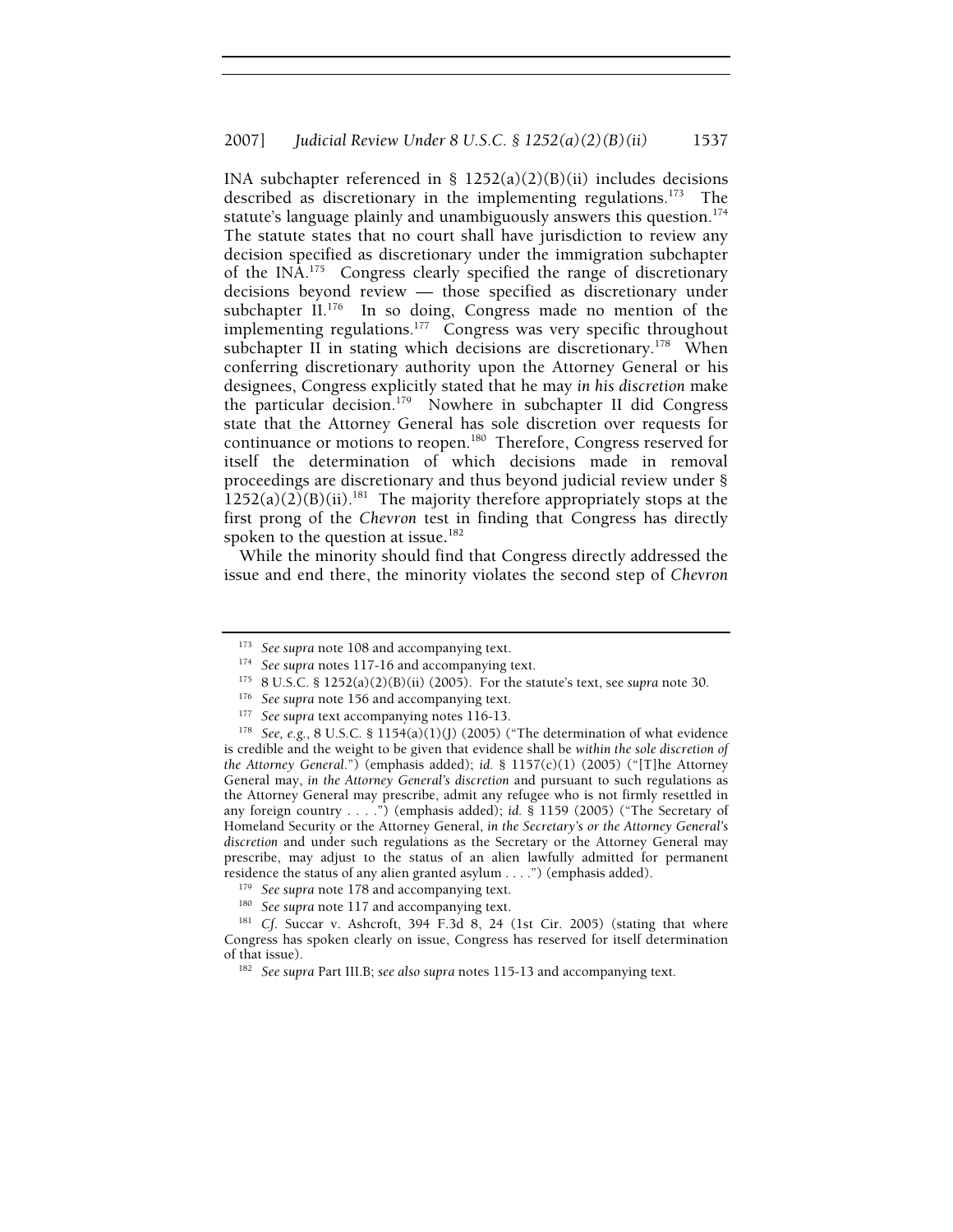as well.<sup>183</sup> Under the second prong, the court asks whether the agency's interpretation constitutes a permissible construction of the statute.184 The minority's interpretation is impermissible because it violates basic principles of constitutional law.<sup>185</sup> Namely, the minority violates the principle that executive agencies and officers may not exceed the authority conferred upon them by statute.<sup>186</sup>

While the Constitution does not expressly mention executive agencies, the Supreme Court maintains that an agency's power must not exceed the authority that Congress delegated.<sup>187</sup> Here, Congress specified which agency decisions were beyond judicial review.<sup>188</sup> The minority, however, extends the list of discretionary decisions beyond those in the statute and includes those in the implementing<br>regulations.<sup>189</sup> This allows immigration officials to circumvent This allows immigration officials to circumvent congressional authority by placing a broader array of their discretionary decisions beyond judicial review.<sup>190</sup> Thus, the minority sanctions an increase in executive authority which Congress did not contemplate.<sup>191</sup> This approach violates the constitutional principles

<sup>187</sup> See ERWIN CHEMERINSKY, CONSTITUTIONAL LAW: PRINCIPLES AND POLICIES 319 (Chemerinsky et al. eds., 2002) ("The Constitution does not expressly mention such agencies and, in fact, in many ways they are in tension with basic constitutional

principles.").<br><sup>188</sup> *See* 8 U.S.C. § 1252(a)(2)(B)(ii) (2005). For statute's text, see *supra* note 30.<br><sup>189</sup> *See* Yerkovich v. Ashcroft, 381 F.3d 990, 995 (10th Cir. 2004) (holding that § 1522(a)(2)(B)(ii) precludes judicial review of decision to deny continuance of removal proceedings); Onyinkwa v. Ashcroft, 376 F.3d 797, 799 (8th Cir. 2004) (concluding that court of appeals lacks jurisdiction to review denial of request to continue removal proceedings); Koenig v. INS, 64 F. App'x 996, 998 (6th Cir. 2003) (holding that decision to deny continuance was within IJ's discretion and beyond judicial review). 190 *See* Metheny v. Hammonds**,** 216 F.3d 1307, 1310 n.10 (11th Cir. 2000)

("[A]gencies by interpretation cannot enlarge the scope of or change a properly enacted statute."). 191 *See* Zafar v. U.S. Attorney Gen., 426 F.3d 1330, 1334 (11th Cir. 2005), *vacated*,

461 F.3d 1357 (11th Cir. 2006) ("The expressed authority of an immigration judge to

<sup>&</sup>lt;sup>183</sup> See supra Part III.B.<br><sup>184</sup> See supra notes 163-65 and accompanying text.<br><sup>185</sup> See infra note 186 and accompanying text.<br><sup>185</sup> See Lyng v. Payne, 476 U.S. 926, 937 (1986) (stating that agency's power is no greater than that delegated to it by Congress); Atchison, Topeka & Santa Fe Ry. Co. v. Interstate Commerce Comm'n, 607 F.2d 1199, 1203 (7th Cir. 1979) ("[A]n administrative agency cannot exceed the specific statutory authority granted it by Congress."); *In re* Milton Hardware Co., 250 N.E.2d 262, 265 (Ohio Ct. App. 1969) ("An administrative agency can exercise only such jurisdiction and powers as conferred upon it by the Constitution or statute which created it or vested it with such power.").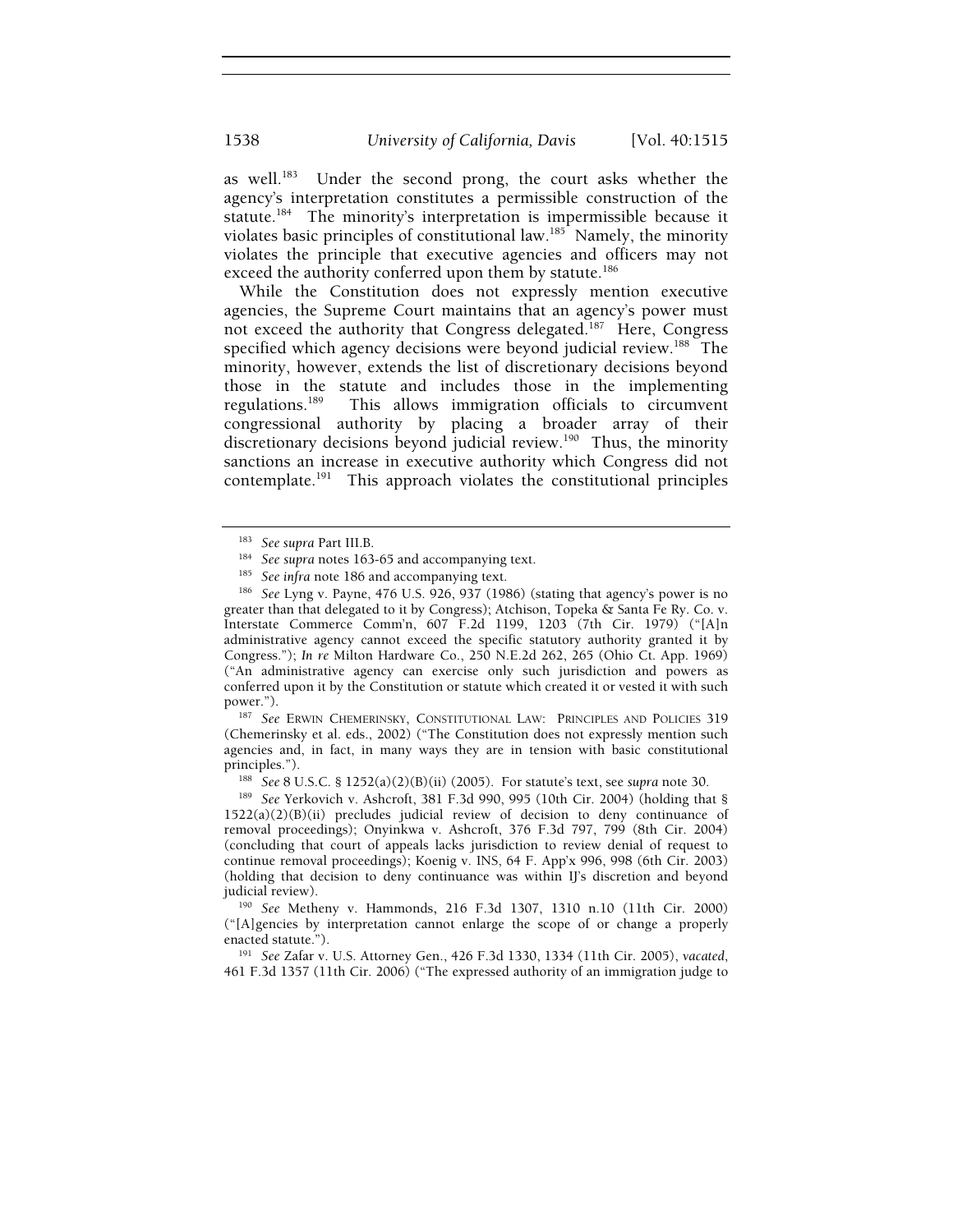governing the division of power within government and fails under the second prong of the *Chevron* test.<sup>192</sup> The majority approach, however, properly finds that Congress addressed the question at issue and prevents executive agencies from overstepping the bounds of their authority.193

#### *C. The Majority Approach Serves Important Policy Concerns*

Two public policy reasons support finding that  $\S$  1252(a)(2)(B)(ii) allows the circuit courts to review discretionary authority contained in the federal regulations.<sup>194</sup> First, given the severity and finality of the consequences to the alien, courts should interpret any perceived ambiguity in favor of granting review.<sup>195</sup> Second, the Supreme Court has recognized a strong presumption in favor of judicial review of administrative actions.196

An IJ's decision to deny a continuance or motion to reopen removal proceedings can prove decisive in an alien's case and therefore warrants review.197 In *Yerkovich*, for example, the IJ denied Yerkovich a continuance to await her daughter's anticipated naturalization.<sup>198</sup> If her daughter obtained naturalization, Yerkovich would presumably have been able to seek permanent resident status.<sup>199</sup> Instead, Yerkovich had to depart the United States and could no longer assist in the care of her daughter and grandchild.200 Similarly, in *Subhan v. Ashcroft*, the IJ's denial of continuance prevented Subhan from pursuing an adjustment of status based on labor certification.<sup>201</sup> As the Seventh Circuit stated, the state and federal departments of labor bore the responsibility for the delay in processing Subhan's request for

grant or deny a motion to continue a hearing is *not* found under the particular 'subchapter' where  $\S$  1252(a)(2)(B)(ii) is contained, which is 'SUBCHAPTER II' of chapter 12, Title 8, entitled 'Aliens and Nationality.'").<br><sup>192</sup> See supra Part III.B.<br><sup>193</sup> See supra Part III.B.<br><sup>194</sup> See infra Part III.C.<br><sup>194</sup> See INS v. St. Cyr, 533 U.S. 289, 320 (2001) (explaining general principl

construing ambiguous deportation and removal provisions in favor of alien); INS v.

Cardoza-Fonseca, 480 U.S. 421, 449 (1987) (same). 196 *See St. Cyr*, 533 U.S. at 298. 197 *See* Subhan v. Ashcroft, 383 F.3d 591, 595 (7th Cir. 2004) (stating that IJ's refusal to grant continuance could "sound the death knell" for requests for adjustment of status). 198 Yerkovich v. Ashcroft, 381 F.3d 990, 992 (10th Cir. 2004). 199 *Id.*

<sup>200</sup> *Id.*

<sup>201</sup> *Subhan*, 383 F.3d at 593.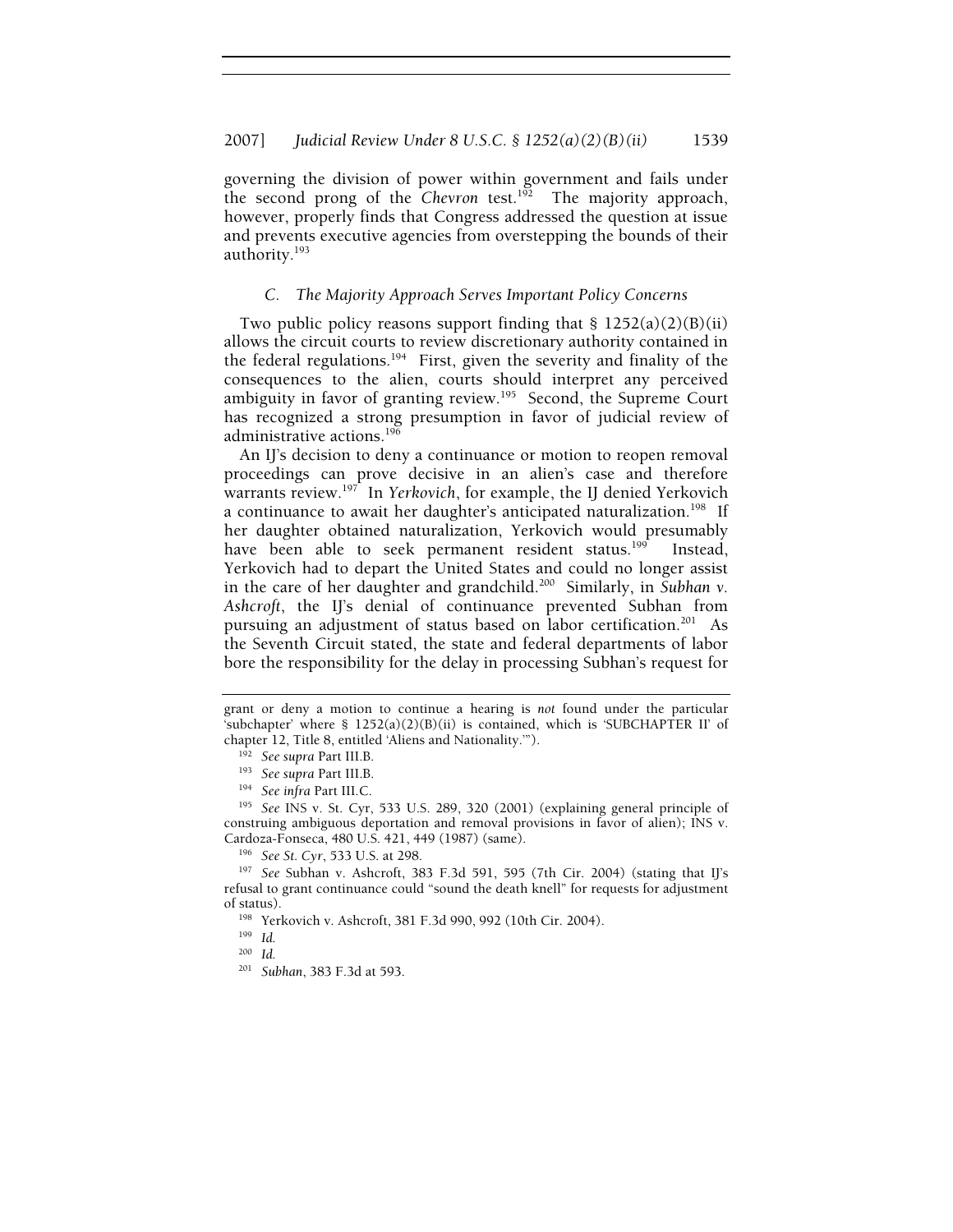labor certification.<sup>202</sup> Had the Seventh Circuit not granted review, the INS would have forced Subhan to depart the United States solely because of bureaucratic delay.<sup>203</sup> Further, as the court noted, Subhan could not pursue an adjustment of status based on employment once removed from the United States.204

The opponents argue, however, that § 1252 imposes a broad restriction on subject matter jurisdiction.<sup>205</sup> Congress passed the IIRIRA amendments, which included  $\S$  1252(a)(2)(B)(ii), for the purpose of instituting a more restrictive immigration system.<sup>206</sup> Thus, opponents reason that courts should favor denying judicial review to respect Congress's intent to restrict the immigration system.207

In addition to the policy of preferring aliens in ambiguous cases, this argument fails because the statute already succeeds in restricting the immigration system.<sup>208</sup> Granting review does not frustrate the purpose of the statute because the statute explicitly limits subject matter jurisdiction over certain discretionary decisions.<sup>209</sup> The statute, however, does not state that continuances or motions to reopen are discretionary decisions that an appeals court cannot review.<sup>210</sup> Thus, the majority respects congressional intent by declining to review only those discretionary decisions that Congress specified in the statute.<sup>211</sup> The majority adheres to the restrictive theme of IIRIRA by refusing to review the discretionary decisions listed in the statute.<sup>212</sup> The majority, however, respects aliens' need for judicial review of final

<sup>205</sup> The minority opinion advances this argument in declining to find jurisdiction.<br>Yerkovich v. Ashcroft, 381 F.3d 990, 994 (10th Cir. 2004).

<sup>206</sup> See supra note 28 and accompanying text.<br><sup>207</sup> See Yerkovich, 381 F.3d at 994 (stating that protecting executive branch's discretion from courts is theme of IIRIRA).<br><sup>208</sup> *See supra* note 28 and accompanying text.<br><sup>209</sup> *See Zhao v. Gonzales, 404 F.3d 295, 303 (5th Cir. 2005) (stating that statutory* 

language is "uncharacteristically pellucid" regarding which discretionary decisions it

<sup>210</sup> See supra note 103 and accompanying text.<br><sup>211</sup> See, e.g., *Zhao*, 404 F.3d at 302 ("[T]he text of § 1252(a)(2)(B)(ii) makes plain that we do not have the jurisdiction to review certain discretionary actions of the Attorney General. The law, however, proscribes judicial review only where it is specified under the subsection of title 8 that governs immigration proceedings."). 212 *See id*.

<sup>202</sup> *Id*. 203 *Id.*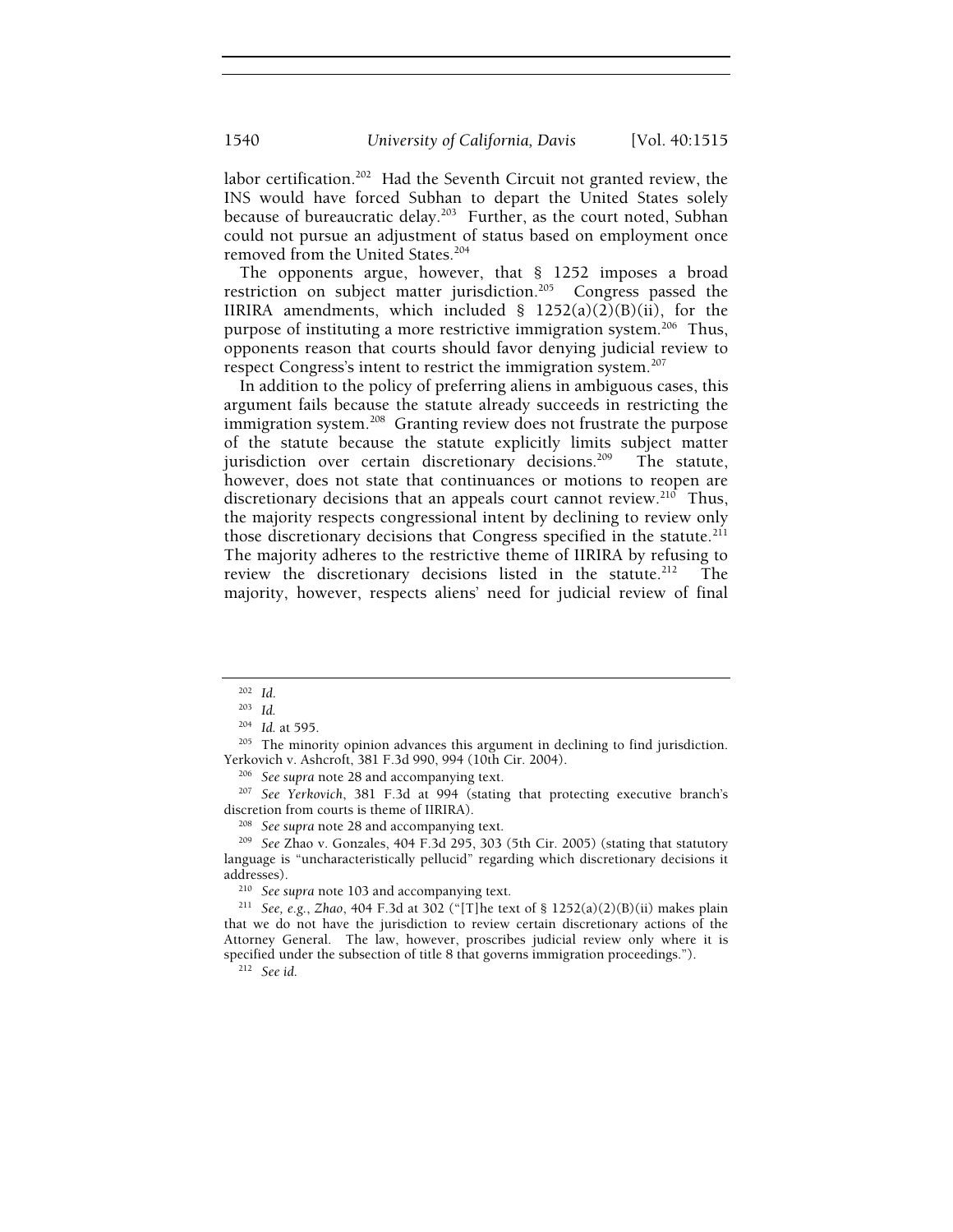removal orders by refusing to review only those discretionary decisions barred under §  $1252(a)(2)(B)(ii).$ <sup>213</sup>

The majority approach also furthers the Supreme Court's preference for judicial review of administrative action.<sup>214</sup> The Supreme Court has persistently echoed the sentiment that withholding judicial review threatens individual liberty.<sup>215</sup> The cases discussed in this Comment manifest this concern.<sup>216</sup> Specifically, the cases show how the minority approach threatens an alien's individual liberty by precluding review of IJ and BIA decisions.217 As the court stated in *Subhan*, an alien cannot pursue an adjustment of status based on employment or marriage to a U.S. citizen after deportation.<sup>218</sup> Thus, when a court of appeals denies review of removal proceedings, it subjects aliens to administrative discretion with no available remedy to redress potential injustice.<sup>219</sup> This policy concern further supports finding that  $\S$  $1252(a)(2)(B)(ii)$  only restricts review of discretionary decisions specified in the statute, not those listed in implementing regulations.220

## IV. SOLUTIONS

Two possible solutions would clarify that  $\S$  1252(a)(2)(B)(ii) does not bar judicial review of decisions described as discretionary in the *Code of Federal Regulations*. 221 One possible resolution of the split is a Supreme Court decision adopting the majority approach to §  $1252(a)(2)(B)(ii).^{222}$  The issue is appropriate for Supreme Court review because seven circuits have addressed the issue and remain almost evenly divided.<sup>223</sup> Also, the courts of appeals have all decided their cases within the past three years — the most recent case having

<sup>221</sup> See infra Part IV. Specifically, this Comment considers discretionary decisions regarding continuances or motions to reopen removal proceedings. 222 *See infra* Part IV. 223 *See* cases cited *supra* note 14.

<sup>213</sup> *See id*. 214 *See* INS v. St. Cyr, 533 U.S. 289, 298 (2001). 215 *See, e.g.*, *id.*

<sup>216</sup> *See* cases cited *supra* note 14. 217 *See* cases cited *supra* note 14. 218 Subhan v. Ashcroft, 383 F.3d 591, 595 (7th Cir. 2004) (citing Padilla v. Ashcroft, 334 F.3d 921, 925 (9th Cir. 2003); Valderrama v. INS, 260 F.3d 1083, 1089 n.7 (9th Cir. 2001)). 219 *Id.*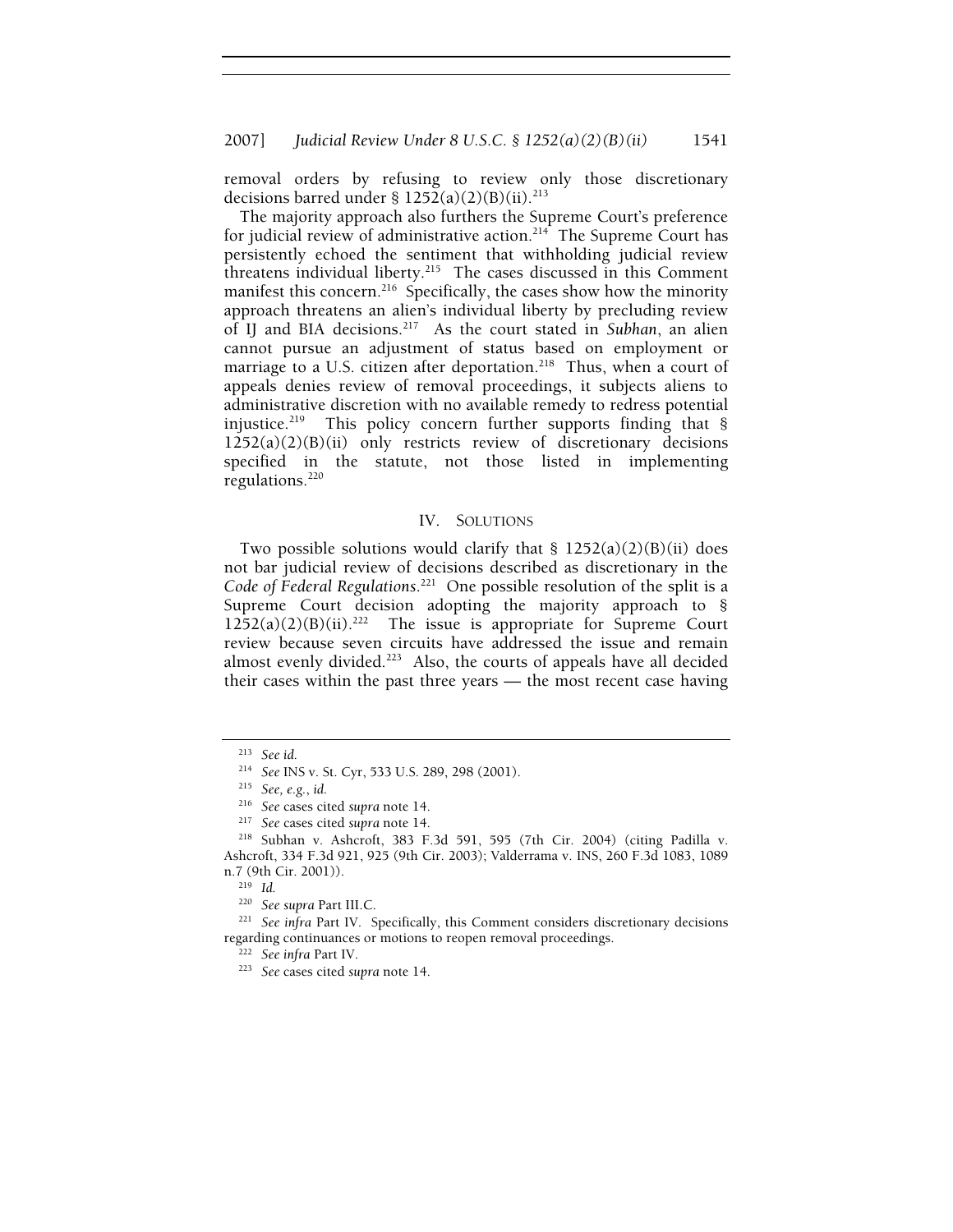been adjudicated on August 24, 2006.<sup>224</sup> This means that the split is very much active and ripe for review.<sup>225</sup> The Supreme Court, however, receives approximately 7,500 petitions for certiorari and issues roughly eighty to ninety formal written opinions per term.<sup>226</sup> This means that any one case has only a slim chance of being heard and decided by the Supreme Court.<sup>227</sup>

In lieu of a Supreme Court opinion, another solution would be a congressional amendment to the provision's text.<sup>228</sup> The split concerns whether the phrase "specified under this subchapter" includes the implementing regulations.<sup>229</sup> Congress could easily clarify the language's meaning by adding a phrase to the text addressing and excluding implementing regulations.<sup>230</sup> The provision could read:

Notwithstanding any other provision of law . . . no court shall have jurisdiction to review — . . .

(ii) any other decision or action of the Attorney General the authority for which is specified under this subchapter*, and not under the Code of Federal Regulations,* to be in the discretion of the Attorney General, other than the granting of relief under section  $1158(a)$  of this title.<sup>231</sup>

This textual addition would leave no doubt as to whether Congress intended to bar review of decisions described as discretionary by the implementing regulations.<sup>232</sup> This addition would clarify that the federal courts of appeal have jurisdiction to review an IJ's discretionary decisions regarding continuances or motions to reopen

<sup>224</sup> *Id.*

<sup>&</sup>lt;sup>225</sup> See supra note 223 and accompanying text.<br><sup>226</sup> U.S. Supreme Court, The Justices' Caseload, *available at* <br>http://www.supremecourtus.gov/about/justicecaseload.pdf (last visited Mar. 22, 2007).

<sup>&</sup>lt;sup>227</sup> U.S. Supreme Court, *supra* note 226.<br><sup>228</sup> See United States v. Sepulveda, 115 F.3d 882, 885 (11th Cir. 1997) (stating that Congress may amend statute to clarify existing law, correct misinterpretation, or

overrule wrongly decided cases). 229 *See supra* text accompanying note 41. 230 *See supra* note 228 and accompanying text. 231 8 U.S.C. § 1252(a)(2)(B)(ii) (2005) (emphasis added is author's proposed amendment). 232 *See* Negonsott v. Samuels, 507 U.S. 99, 104 (1993) ("Our task is to give effect to

the will of Congress, and where its will has been expressed in reasonably plain terms, that language must ordinarily be regarded as conclusive.").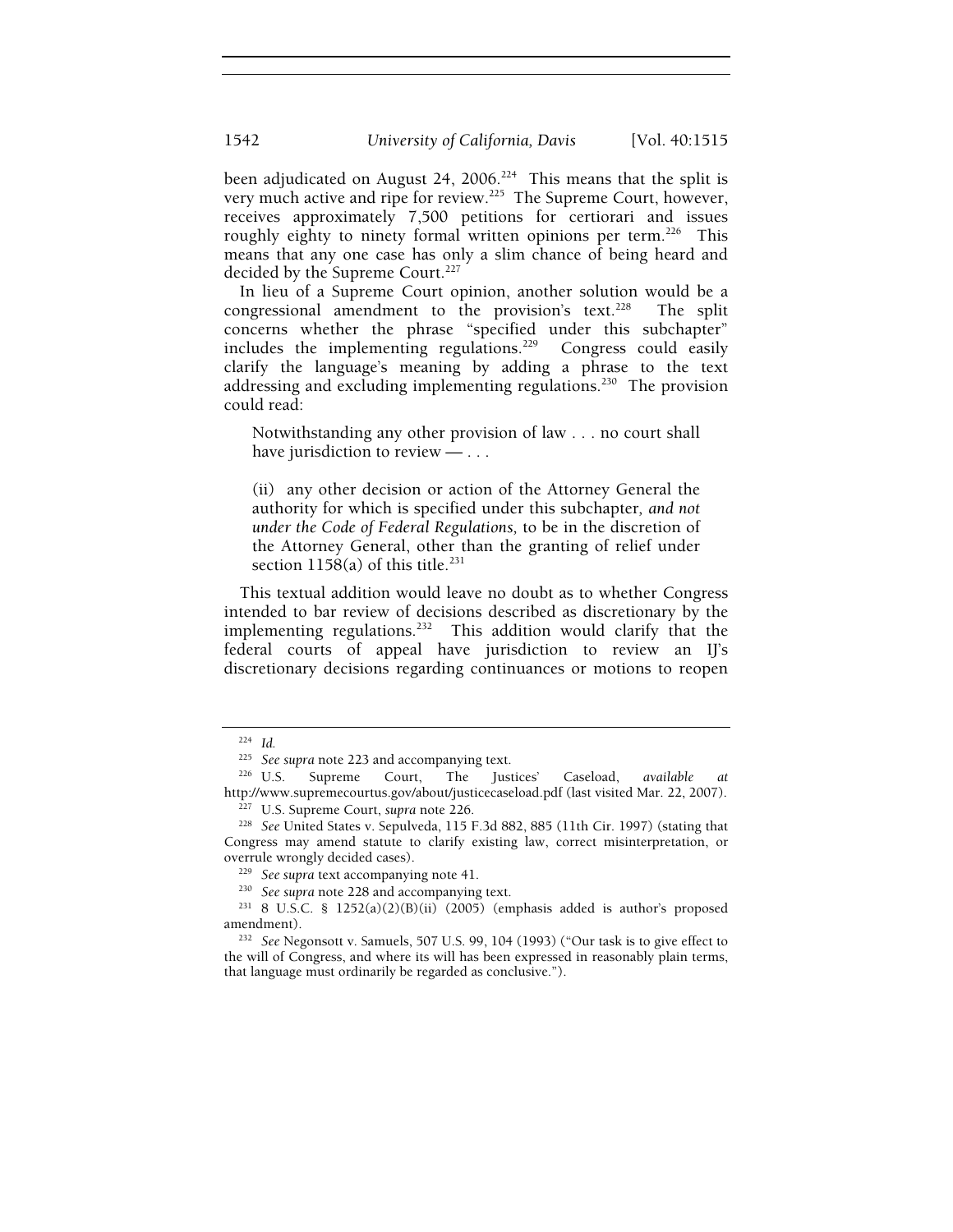removal proceedings.<sup>233</sup> While this solution is the most practical, either resolution would foster uniformity and predictability in future immigration cases.<sup>234</sup>

#### **CONCLUSION**

In 1996, Congress enacted the IIRIRA amendments to the INA, including § 1252(a)(2)(B)(ii), which prohibits judicial review of various decisions made in removal proceedings.<sup>235</sup> The federal circuit courts disagree over which discretionary decisions made in removal proceedings IIRIRA placed beyond review.<sup>236</sup> The minority circuits allow an extra-statutory regulation to preclude judicial review of requests for continuance and motions to reopen.<sup>237</sup> The majority circuits, however, prohibit judicial review only in those instances outlined within the statute, which do not include continuances and motions to reopen.<sup>238</sup>

The majority approach is correct for multiple reasons. First, the majority approach adheres to accepted canons of statutory construction by proscribing judicial review only in those instances specified in the statute.<sup>239</sup> Second, the majority view preserves the division of power within government by confining executive agencies to congressionally delegated authority.240Third, the majority approach furthers important policy considerations.<sup>241</sup>

Two possible solutions would definitively establish that §  $1252(a)(2)(B)(ii)$  does not bar review of discretionary decisions contained in the *Code of Federal Regulations*. First, the Supreme Court could resolve the split by adopting the majority's interpretation.<sup>242</sup> Alternatively, Congress could resolve the split by a minor amendment to the statute's text.<sup>243</sup> Either solution would safeguard statutory integrity, preserve the division of power, and furnish non-citizens in all

<sup>&</sup>lt;sup>233</sup> See supra note 104 and accompanying text.<br><sup>234</sup> See supra Part IV.<br><sup>235</sup> See supra note 29 and accompanying text.<br><sup>236</sup> See supra note 107 and accompanying text.<br><sup>236</sup> See supra Part III.A.1.<br><sup>239</sup> See discussion su